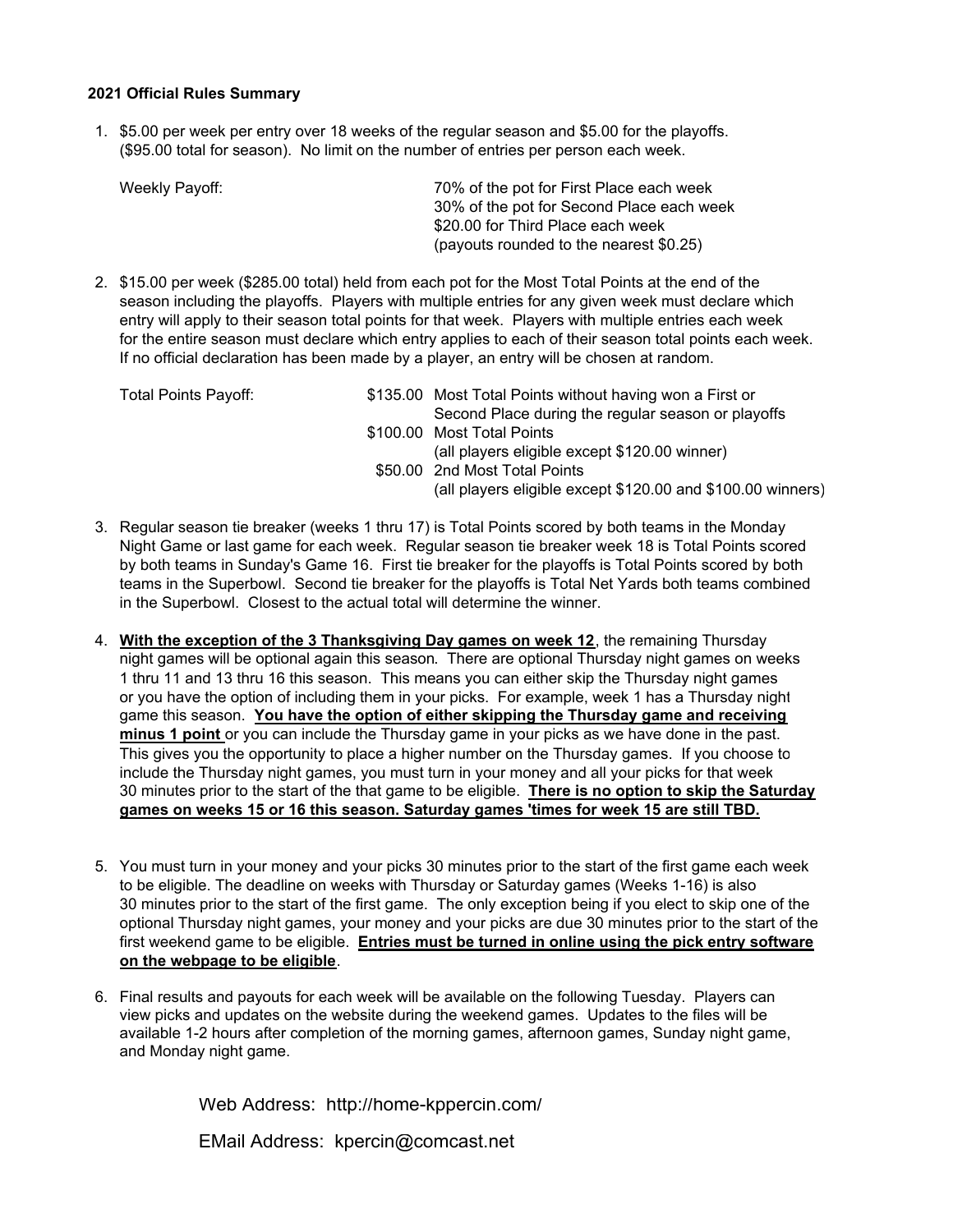### **How to Play**

- 1. Online entries require name and Email address. There are optional lines for your Pick 1 Team and Pick the Loser entries for each week if applicable.
- 2. Regular Season (weeks 1 thru 18): Pick your winners for all of the NFL games that week. Number your picks from 1-16 if 16 games are played that week (Weeks 1-5 and 15-18). Number them from 1-15 if only 15 games are played that week (Weeks 8, 11, and 12). Number them from 1-14 if only 14 games are played that week (Weeks 6, 9-10 and 13-14). Number them from 1-13 if only 13 games are played that week (Week 7). You must use each number in the sequence only once and place that number on the line next to your winner. For online entries, simply mouse click on your winners and use the drag down menu to number the games. You will be given points for correctly choosing the winner of a game. No points are given for tie games. On weeks with 13 games (Week 7) there are 91 points possible, weeks with 14 games (Weeks 6, 9-10, and 13-14) have 105 points possible, weeks with 15 games (Weeks 8, 11 and 12) have 120 points possible, and weeks with 16 games (Weeks 1-3 and 13-17) have 136 points possible.
- 3. Playoffs (thru Superbowl LVI):

Once the playoff match-ups are determined (after week 18) pick your winners for all the NFL playoff games using the bracketed sheet provided. Number your picks from 4-16 (13 games). You will be given 6 bonus points for the playoffs (1 thru 3) also making them worth 136 points. Detailed playoff information explaining how the brackets are determined and about possible realignment after the wild card round (if you pick the wild card team with the second or third best record to advance) is provided. Updated playoff sheets (with team names) will be available at the end of the regular season, however completing the sheet provided is all that is required.

- 4. The entries with the three highest point totals for each week will win First, Second, and Third Place respectively. \$15.00 per week (\$285.00 total) will be held from each pot for the three players meeting the Most Total Points at the end of the season requirements.
- 5. Regular season tie breaker (weeks 1 thru 17) is Total Points scored by both teams in the Monday Night Game or last game each week. Regular season tie breaker week 18 is Total Points scored by both teams in Sunday's Game 16. First tie breaker for the playoffs is Total Points scored by both teams in the Superbowl. Second tie breaker for the playoffs is Total Net Yards both teams combined in the Superbowl. Closest to the actual total will determine First, Second, or Third place. Don't forget to make a guess at the tie breaker. A no guess means you predicted the total score of the game or total net yards to be zero.
- 6. When submitting your weekly picks online, the software provides help to ensure that your picks are filled out correctly. **Entries must be turned in online using the pick entry software provided on the webpage**. Previously, if you turned in a sheet (via fax, Email, or voice mail) that was filled out incorrectly and the mistake was not corrected prior to the start of the first game, the following system was used to determine your score for the week:
	- a) Use a number twice and you will automatically lose the higher of either the number that was used twice or the missing number.
	- b) Miss a number and you will automatically lose that number.
	- c) Pick both teams in any one game and you will automatically lose both point values.
	- d) Multiple errors are grounds for disqualification and your \$5.00 will be refunded.

This format ensured that an entry filled out incorrectly could not achieve a perfect score even if all the games are picked correctly. However, the entry remained in the running that week and accumulated points for Most Total Points at the end of the season.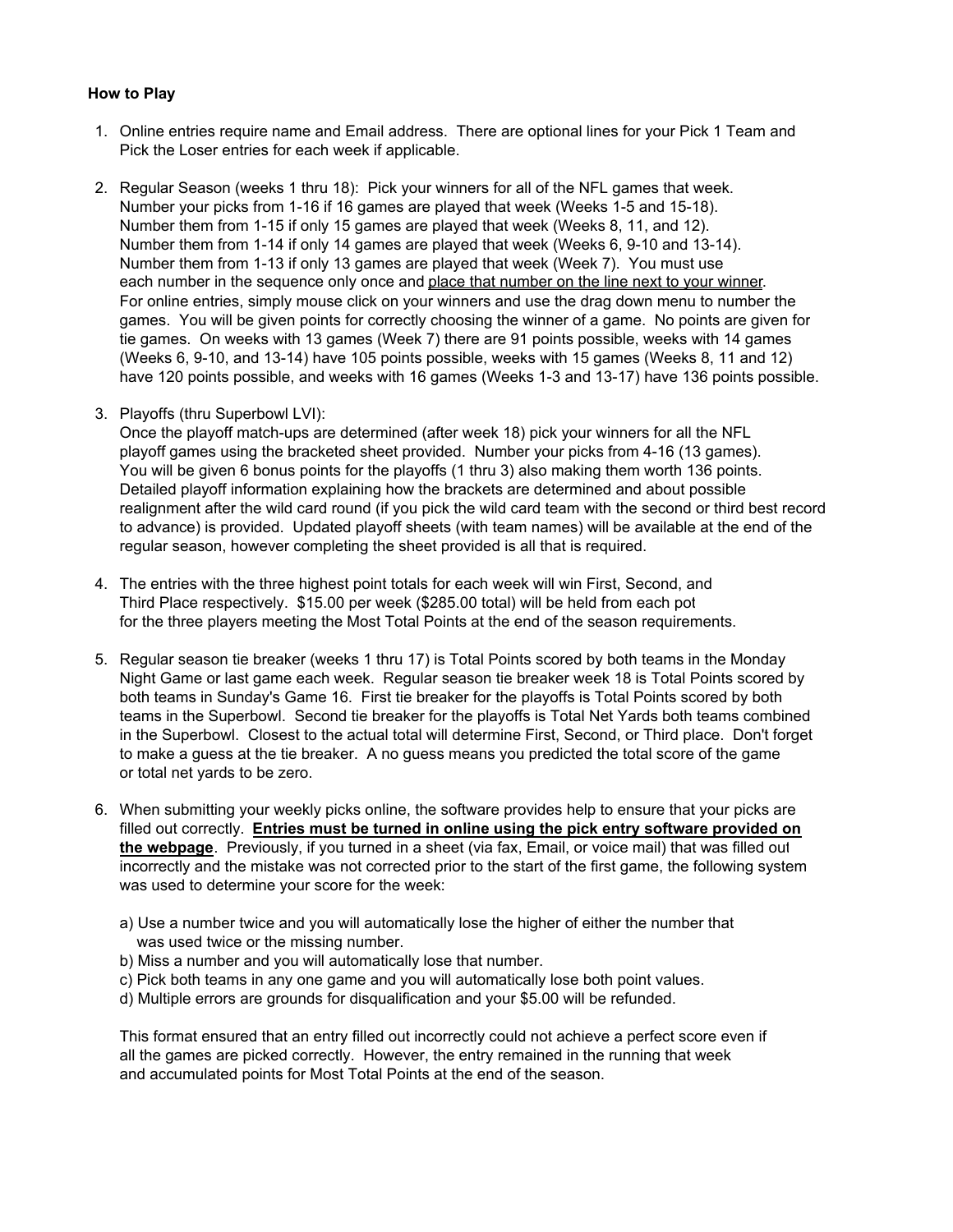| <b>WEEK 1 (16 GAMES)</b><br>Number your picks 1 thru 16; Place the numbers on the lines next to your winners |                                  |    |                             |  |
|--------------------------------------------------------------------------------------------------------------|----------------------------------|----|-----------------------------|--|
|                                                                                                              | Thursday September 9, 2021       |    |                             |  |
| Game No.<br>1                                                                                                | Dallas Cowboys                   | at | Tampa Bay Buccaneers        |  |
|                                                                                                              | Sunday September 12, 2021        |    |                             |  |
| $\boldsymbol{2}$                                                                                             | Arizona Cardinals                | at | <b>Tennessee Titans</b>     |  |
| 3                                                                                                            | Jacksonville Jaguars             | at | <b>Houston Texans</b>       |  |
| 4                                                                                                            | Los Angeles Chargers             | at | Washington Football Team    |  |
| 5                                                                                                            | Minnesota Vikings                | at | Cincinnati Bengals          |  |
| 6                                                                                                            | New York Jets                    | at | <b>Carolina Panthers</b>    |  |
| 7                                                                                                            | Philadelphia Eagles              | at | Atlanta Falcons             |  |
| 8                                                                                                            | <b>Pittsburgh Steelers</b>       | at | <b>Buffalo Bills</b>        |  |
| 9                                                                                                            | San Francisco 49ers              | at | Detroit Lions               |  |
| 10                                                                                                           | Seattle Seahawks                 | at | Indianapolis Colts          |  |
| 11                                                                                                           | <b>Cleveland Browns</b>          | at | Kansas City Chiefs          |  |
| 12                                                                                                           | Denver Broncos                   | at | <b>New York Giants</b>      |  |
| 13                                                                                                           | Green Bay Packers                | at | <b>New Orleans Saints</b>   |  |
| 14                                                                                                           | Miami Dolphins                   | at | <b>New England Patriots</b> |  |
| 15                                                                                                           | Chicago Bears                    | at | Los Angeles Rams            |  |
|                                                                                                              | <b>Monday September 13, 2021</b> |    |                             |  |
| 16                                                                                                           | <b>Baltimore Ravens</b>          | at | Las Vegas Raiders           |  |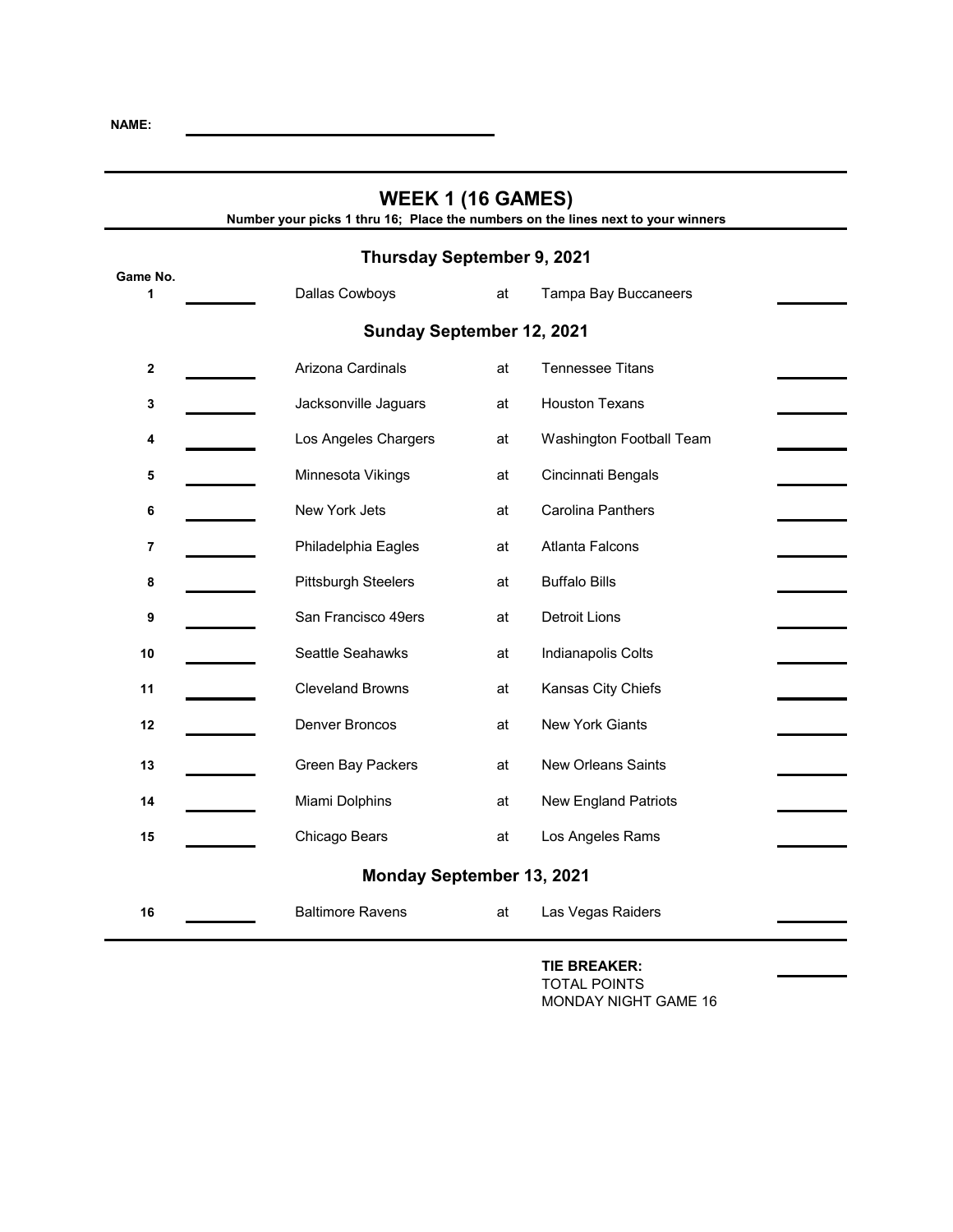| <b>WEEK 2 (16 GAMES)</b><br>Number your picks 1 thru 16; Place the numbers on the lines next to your winners |                             |    |                          |
|--------------------------------------------------------------------------------------------------------------|-----------------------------|----|--------------------------|
|                                                                                                              | Thursday September 16, 2021 |    |                          |
| Game No.<br>1                                                                                                | <b>New York Giants</b>      | at | Washington Football Team |
|                                                                                                              | Sunday September 19, 2021   |    |                          |
| $\mathbf 2$                                                                                                  | <b>Buffalo Bills</b>        | at | Miami Dolphins           |
| 3                                                                                                            | Cincinnati Bengals          | at | Chicago Bears            |
| 4                                                                                                            | Denver Broncos              | at | Jacksonville Jaguars     |
| 5                                                                                                            | <b>Houston Texans</b>       | at | <b>Cleveland Browns</b>  |
| 6                                                                                                            | Las Vegas Raiders           | at | Pittsburgh Steelers      |
| 7                                                                                                            | Los Angeles Rams            | at | Indianapolis Colts       |
| 8                                                                                                            | <b>New England Patriots</b> | at | New York Jets            |
| 9                                                                                                            | New Orleans Saints          | at | <b>Carolina Panthers</b> |
| 10                                                                                                           | San Francisco 49ers         | at | Philadelphia Eagles      |
| 11                                                                                                           | <b>Atlanta Falcons</b>      | at | Tampa Bay Buccaneers     |
| 12                                                                                                           | Minnesota Vikings           | at | Arizona Cardinals        |
| 13                                                                                                           | Dallas Cowboys              | at | Los Angeles Chargers     |
| 14                                                                                                           | <b>Tennessee Titans</b>     | at | Seattle Seahawks         |
| 15                                                                                                           | Kansas City Chiefs          | at | <b>Baltimore Ravens</b>  |
|                                                                                                              | Monday September 20, 2021   |    |                          |
| 16                                                                                                           | <b>Detroit Lions</b>        | at | Green Bay Packers        |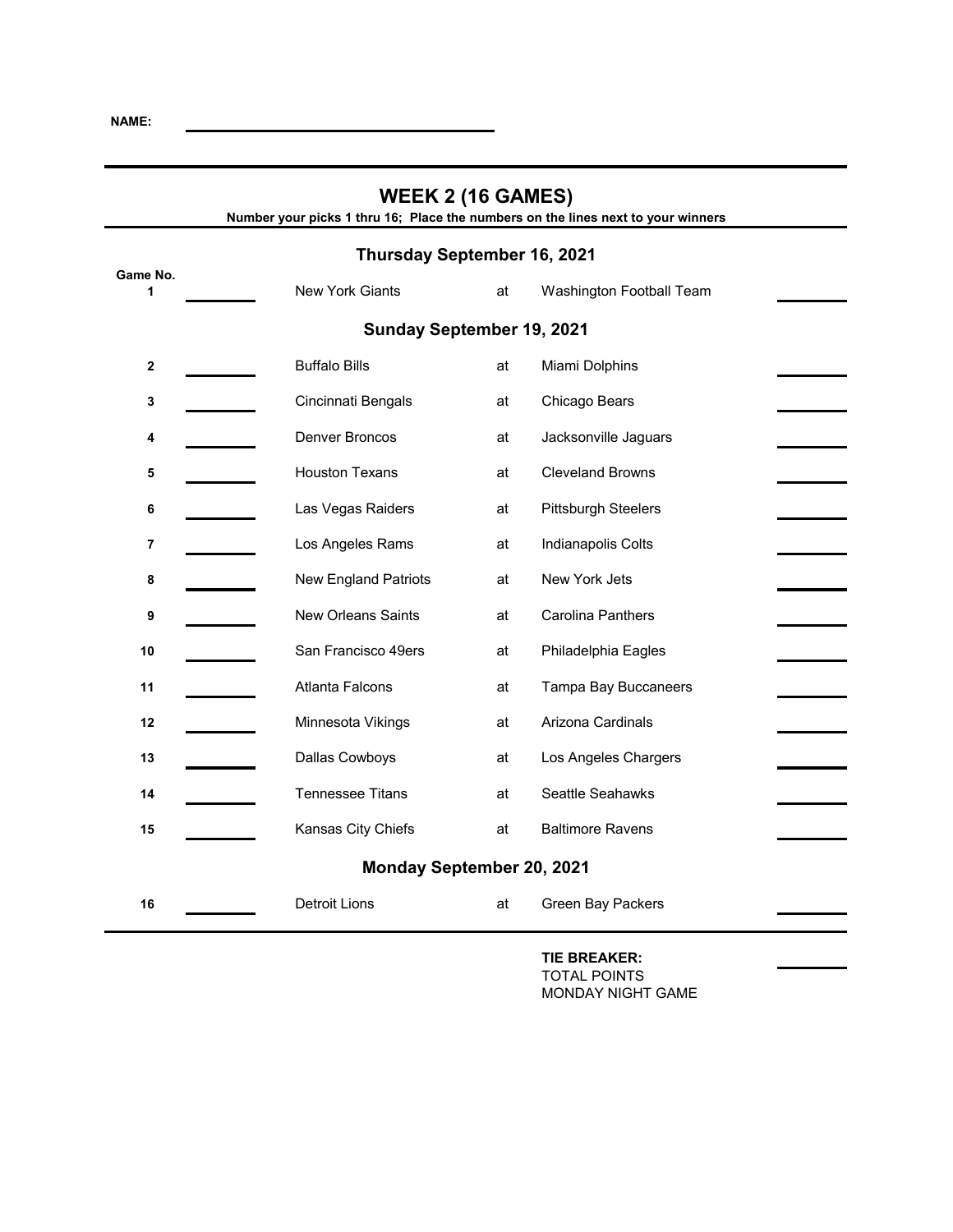| <b>WEEK 3 (16 GAMES)</b><br>Number your picks 1 thru 16; Place the numbers on the lines next to your winners |                             |    |                             |  |  |
|--------------------------------------------------------------------------------------------------------------|-----------------------------|----|-----------------------------|--|--|
|                                                                                                              | Thursday September 23, 2021 |    |                             |  |  |
| Game No.<br>1                                                                                                | <b>Carolina Panthers</b>    | at | <b>Houston Texans</b>       |  |  |
|                                                                                                              | Sunday September 26, 2021   |    |                             |  |  |
| $\mathbf 2$                                                                                                  | Arizona Cardinals           | at | Jacksonville Jaguars        |  |  |
| 3                                                                                                            | <b>Atlanta Falcons</b>      | at | <b>New York Giants</b>      |  |  |
| 4                                                                                                            | <b>Baltimore Ravens</b>     | at | <b>Detroit Lions</b>        |  |  |
| 5                                                                                                            | Chicago Bears               | at | <b>Cleveland Browns</b>     |  |  |
| 6                                                                                                            | Cincinnati Bengals          | at | <b>Pittsburgh Steelers</b>  |  |  |
| 7                                                                                                            | Indianapolis Colts          | at | <b>Tennessee Titans</b>     |  |  |
| 8                                                                                                            | Los Angeles Chargers        | at | Kansas City Chiefs          |  |  |
| 9                                                                                                            | <b>New Orleans Saints</b>   | at | <b>New England Patriots</b> |  |  |
| 10                                                                                                           | Washington Football Team    | at | <b>Buffalo Bills</b>        |  |  |
| 11                                                                                                           | Miami Dolphins              | at | Las Vegas Raiders           |  |  |
| 12                                                                                                           | New York Jets               | at | Denver Broncos              |  |  |
| 13                                                                                                           | Seattle Seahawks            | at | Minnesota Vikings           |  |  |
| 14                                                                                                           | Tampa Bay Buccaneers        | at | Los Angeles Rams            |  |  |
| 15                                                                                                           | Green Bay Packers           | at | San Francisco 49ers         |  |  |
|                                                                                                              | Monday September 27, 2021   |    |                             |  |  |
| 16                                                                                                           | Philadelphia Eagles         | at | Dallas Cowboys              |  |  |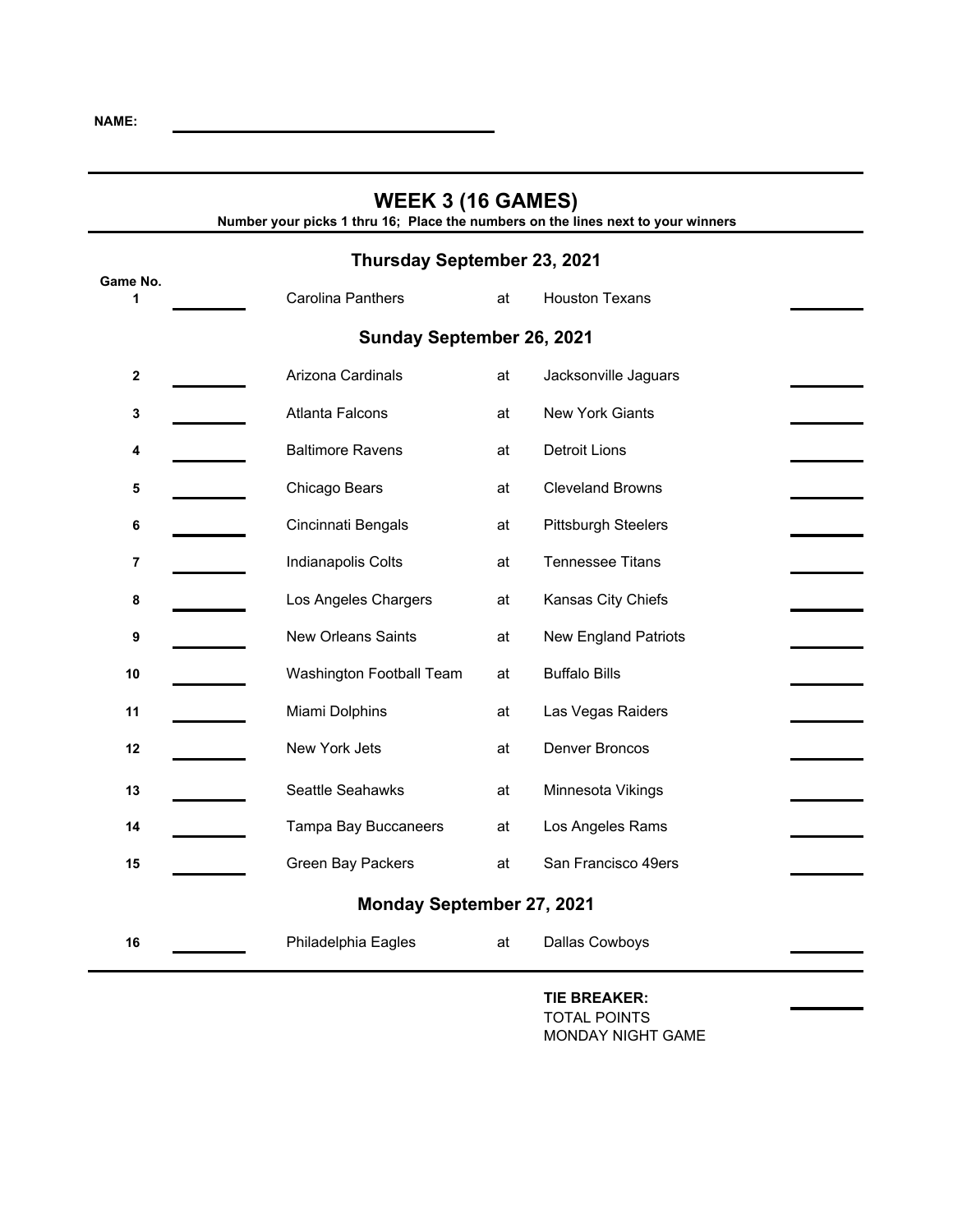| <b>WEEK 4 (16 GAMES)</b><br>Number your picks 1 thru 16; Place the numbers on the lines next to your winners |                             |    |                             |
|--------------------------------------------------------------------------------------------------------------|-----------------------------|----|-----------------------------|
|                                                                                                              | Thursday September 30, 2021 |    |                             |
| Game No.<br>1                                                                                                | Jacksonville Jaguars        | at | Cincinnati Bengals          |
|                                                                                                              | Sunday October 3, 2021      |    |                             |
| $\mathbf 2$                                                                                                  | <b>Carolina Panthers</b>    | at | Dallas Cowboys              |
| 3                                                                                                            | <b>Cleveland Browns</b>     | at | Minnesota Vikings           |
| 4                                                                                                            | <b>Detroit Lions</b>        | at | Chicago Bears               |
| 5                                                                                                            | <b>Houston Texans</b>       | at | <b>Buffalo Bills</b>        |
| 6                                                                                                            | Indianapolis Colts          | at | Miami Dolphins              |
| 7                                                                                                            | Kansas City Chiefs          | at | Philadelphia Eagles         |
| 8                                                                                                            | New York Giants             | at | <b>New Orleans Saints</b>   |
| 9                                                                                                            | <b>Tennessee Titans</b>     | at | New York Jets               |
| 10                                                                                                           | Washington Football Team    | at | <b>Atlanta Falcons</b>      |
| 11                                                                                                           | Arizona Cardinals           | at | Los Angeles Rams            |
| 12                                                                                                           | Seattle Seahawks            | at | San Francisco 49ers         |
| 13                                                                                                           | <b>Baltimore Ravens</b>     | at | <b>Denver Broncos</b>       |
| 14                                                                                                           | <b>Pittsburgh Steelers</b>  | at | Green Bay Packers           |
| 15                                                                                                           | Tampa Bay Buccaneers        | at | <b>New England Patriots</b> |
|                                                                                                              | Monday October 4, 2021      |    |                             |
| 16                                                                                                           | Las Vegas Raiders           | at | Los Angeles Chargers        |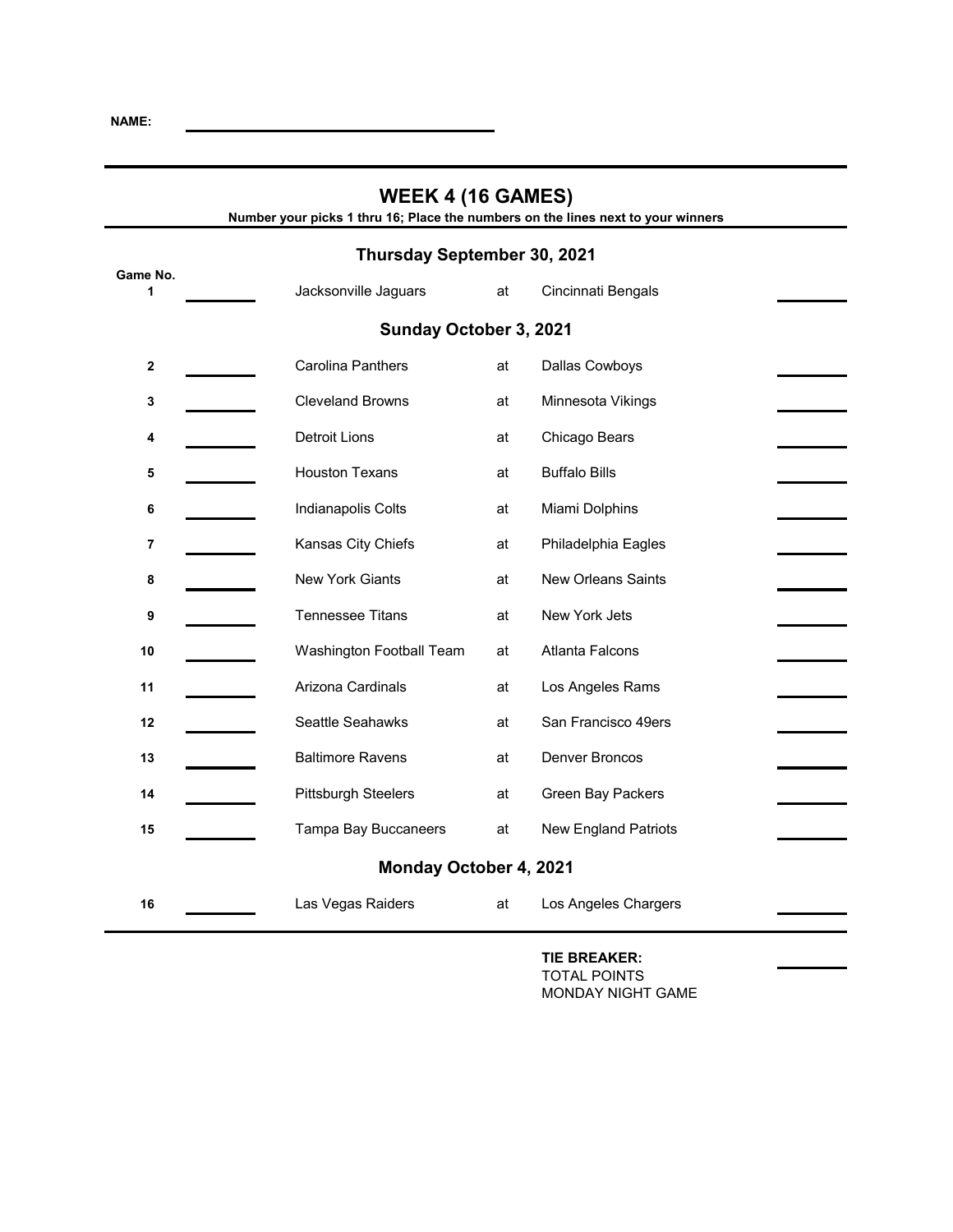| <b>WEEK 5 (16 GAMES)</b><br>Number your picks 1 thru 16; Place the numbers on the lines next to your winners |  |                                                                                      |    |                            |
|--------------------------------------------------------------------------------------------------------------|--|--------------------------------------------------------------------------------------|----|----------------------------|
|                                                                                                              |  | Thursday October 7, 2021                                                             |    |                            |
| Game No.<br>1                                                                                                |  | Los Angeles Rams                                                                     | at | Seattle Seahawks           |
|                                                                                                              |  | Sunday October 10, 2021                                                              |    |                            |
| 2                                                                                                            |  | New York Jets                                                                        | at | Atlanta Falcons            |
| 3                                                                                                            |  | *** Game 2 is a 'UK' game: 9:30 am est / 7:30 am mst game time ***<br>Denver Broncos | at | <b>Pittsburgh Steelers</b> |
| 4                                                                                                            |  | <b>Detroit Lions</b>                                                                 | at | Minnesota Vikings          |
| 5                                                                                                            |  | <b>Green Bay Packers</b>                                                             | at | Cincinnati Bengals         |
| 6                                                                                                            |  | Miami Dolphins                                                                       | at | Tampa Bay Buccaneers       |
| 7                                                                                                            |  | <b>New England Patriots</b>                                                          | at | <b>Houston Texans</b>      |
| 8                                                                                                            |  | <b>New Orleans Saints</b>                                                            | at | Washington Football Team   |
| 9                                                                                                            |  | Philadelphia Eagles                                                                  | at | <b>Carolina Panthers</b>   |
| 10                                                                                                           |  | <b>Tennessee Titans</b>                                                              | at | Jacksonville Jaguars       |
| 11                                                                                                           |  | Chicago Bears                                                                        | at | Las Vegas Raiders          |
| 12                                                                                                           |  | <b>Cleveland Browns</b>                                                              | at | Los Angeles Chargers       |
| 13                                                                                                           |  | <b>New York Giants</b>                                                               | at | Dallas Cowboys             |
| 14                                                                                                           |  | San Francisco 49ers                                                                  | at | Arizona Cardinals          |
| 15                                                                                                           |  | <b>Buffalo Bills</b>                                                                 | at | Kansas City Chiefs         |
|                                                                                                              |  | Monday October 11, 2021                                                              |    |                            |
| 16                                                                                                           |  | Indianapolis Colts                                                                   | at | <b>Baltimore Ravens</b>    |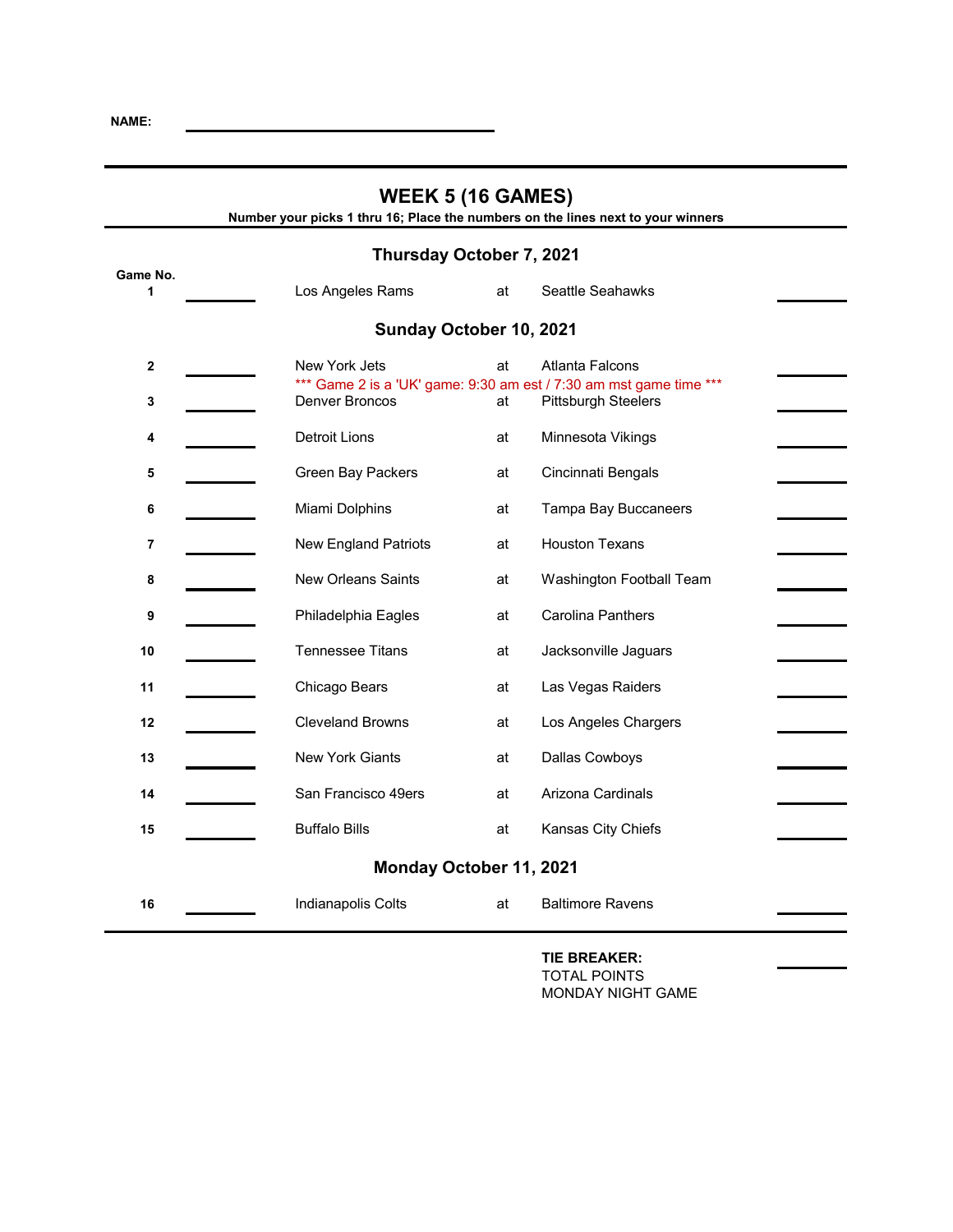| <b>WEEK 6 (14 GAMES)</b><br>Number your picks 1 thru 14; Place the numbers on the lines next to your winners |                         |    |                                                                                            |
|--------------------------------------------------------------------------------------------------------------|-------------------------|----|--------------------------------------------------------------------------------------------|
| Thursday October 14, 2021                                                                                    |                         |    |                                                                                            |
| Game No.<br>1                                                                                                | Tampa Bay Buccaneers    | at | Philadelphia Eagles                                                                        |
|                                                                                                              | Sunday October 17, 2021 |    |                                                                                            |
| $\mathbf{2}$                                                                                                 | Miami Dolphins          | at | Jacksonville Jaguars                                                                       |
| 3                                                                                                            | Cincinnati Bengals      | at | *** Game 2 is a 'UK' game: 9:30 am est / 7:30 am mst game time ***<br><b>Detroit Lions</b> |
| 4                                                                                                            | Green Bay Packers       | at | Chicago Bears                                                                              |
| 5                                                                                                            | <b>Houston Texans</b>   | at | Indianapolis Colts                                                                         |
| 6                                                                                                            | Kansas City Chiefs      | at | Washington Football Team                                                                   |
| $\overline{7}$                                                                                               | Los Angeles Chargers    | at | <b>Baltimore Ravens</b>                                                                    |
| 8                                                                                                            | Los Angeles Rams        | at | <b>New York Giants</b>                                                                     |
| 9                                                                                                            | Minnesota Vikings       | at | <b>Carolina Panthers</b>                                                                   |
| 10                                                                                                           | Arizona Cardinals       | at | <b>Cleveland Browns</b>                                                                    |
| 11                                                                                                           | Dallas Cowboys          | at | <b>New England Patriots</b>                                                                |
| 12                                                                                                           | Las Vegas Raiders       | at | <b>Denver Broncos</b>                                                                      |
| 13                                                                                                           | Seattle Seahawks        | at | <b>Pittsburgh Steelers</b>                                                                 |
|                                                                                                              | Monday October 18, 2021 |    |                                                                                            |
| 14                                                                                                           | <b>Buffalo Bills</b>    | at | <b>Tennessee Titans</b>                                                                    |

Atlanta Falcons<br>
New Orleans Saints<br>
New Orleans Saints<br>
TOTAL POINTS New York Jets San Francisco 49ers

### **OPEN DATE: TIE BREAKER:**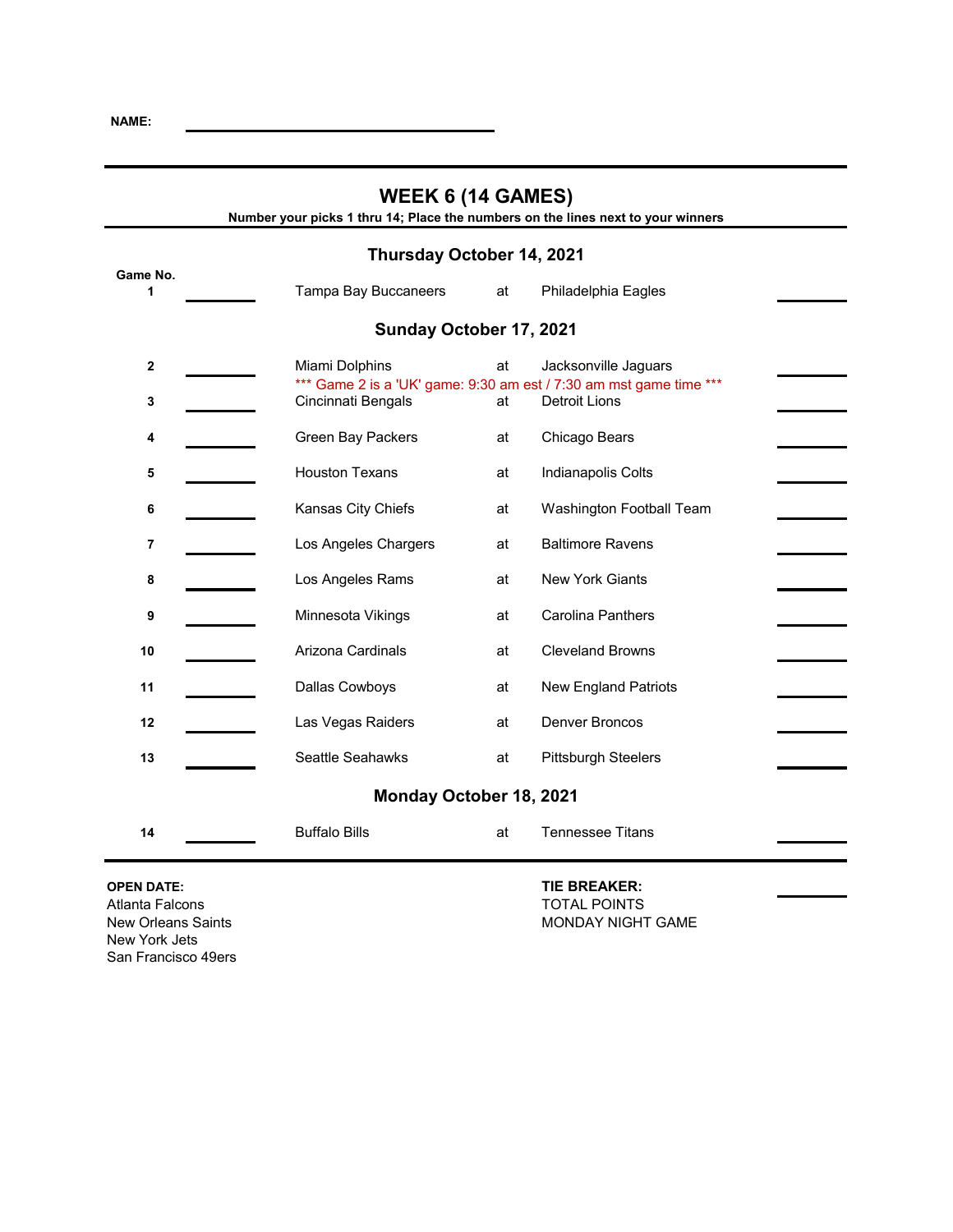| <b>WEEK 7 (13 GAMES)</b><br>Number your picks 1 thru 13; Place the numbers on the lines next to your winners |                           |    |                             |  |
|--------------------------------------------------------------------------------------------------------------|---------------------------|----|-----------------------------|--|
|                                                                                                              | Thursday October 21, 2021 |    |                             |  |
| Game No.<br>1                                                                                                | <b>Denver Broncos</b>     | at | <b>Cleveland Browns</b>     |  |
|                                                                                                              | Sunday October 24, 2021   |    |                             |  |
| $\boldsymbol{2}$                                                                                             | <b>Atlanta Falcons</b>    | at | Miami Dolphins              |  |
| 3                                                                                                            | <b>Carolina Panthers</b>  | at | <b>New York Giants</b>      |  |
| 4                                                                                                            | Cincinnati Bengals        | at | <b>Baltimore Ravens</b>     |  |
| 5                                                                                                            | Kansas City Chiefs        | at | <b>Tennessee Titans</b>     |  |
| 6                                                                                                            | New York Jets             | at | <b>New England Patriots</b> |  |
| 7                                                                                                            | Washington Football Team  | at | Green Bay Packers           |  |
| 8                                                                                                            | <b>Detroit Lions</b>      | at | Los Angeles Rams            |  |
| 9                                                                                                            | Philadelphia Eagles       | at | Las Vegas Raiders           |  |
| 10                                                                                                           | Chicago Bears             | at | Tampa Bay Buccaneers        |  |
| 11                                                                                                           | <b>Houston Texans</b>     | at | Arizona Cardinals           |  |
| 12                                                                                                           | Indianapolis Colts        | at | San Francisco 49ers         |  |
|                                                                                                              | Monday October 25, 2021   |    |                             |  |
| 13                                                                                                           | <b>New Orleans Saints</b> | at | Seattle Seahawks            |  |

**OPEN DATE:** Dallas Cowboys<br>
Jacksonville Jaguars<br>
Jacksonville Jaguars<br>
TOTAL POINTS Los Angeles Chargers Minnesota Vikings Pittsburgh Steelers

# **TIE BREAKER:**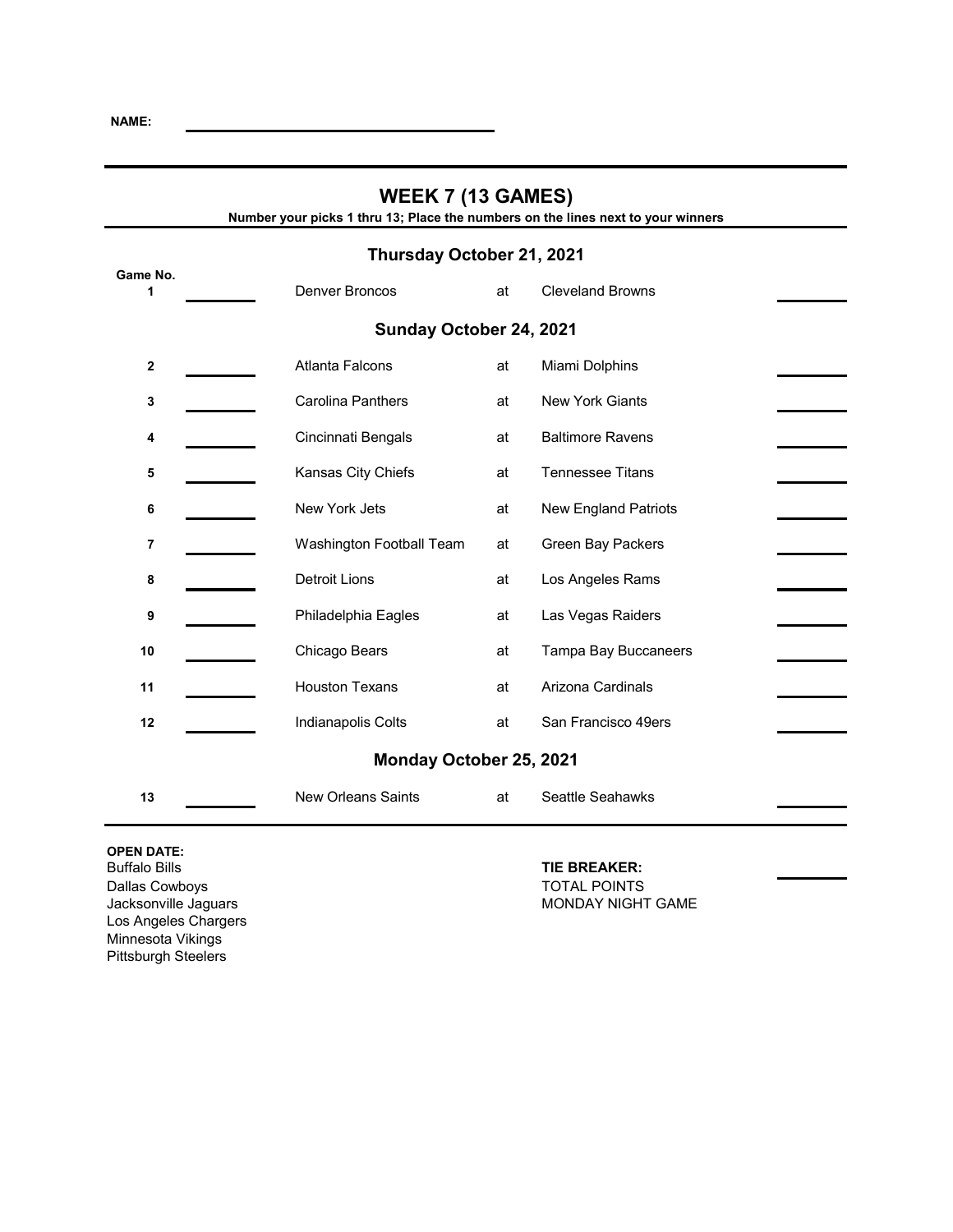| <b>WEEK 8 (15 GAMES)</b><br>Number your picks 1 thru 15; Place the numbers on the lines next to your winners |                                |    |                           |  |
|--------------------------------------------------------------------------------------------------------------|--------------------------------|----|---------------------------|--|
|                                                                                                              | Thursday October 28, 2021      |    |                           |  |
| Game No.<br>1                                                                                                | Green Bay Packers              | at | Arizona Cardinals         |  |
|                                                                                                              | Sunday October 31, 2021        |    |                           |  |
| $\mathbf 2$                                                                                                  | <b>Carolina Panthers</b>       | at | <b>Atlanta Falcons</b>    |  |
| 3                                                                                                            | Cincinnati Bengals             | at | New York Jets             |  |
| 4                                                                                                            | Los Angeles Rams               | at | <b>Houston Texans</b>     |  |
| 5                                                                                                            | Miami Dolphins                 | at | <b>Buffalo Bills</b>      |  |
| 6                                                                                                            | Philadelphia Eagles            | at | <b>Detroit Lions</b>      |  |
| 7                                                                                                            | <b>Pittsburgh Steelers</b>     | at | <b>Cleveland Browns</b>   |  |
| 8                                                                                                            | San Francisco 49ers            | at | Chicago Bears             |  |
| 9                                                                                                            | <b>Tennessee Titans</b>        | at | Indianapolis Colts        |  |
| 10                                                                                                           | Jacksonville Jaguars           | at | Seattle Seahawks          |  |
| 11                                                                                                           | <b>New England Patriots</b>    | at | Los Angeles Chargers      |  |
| 12                                                                                                           | Tampa Bay Buccaneers           | at | <b>New Orleans Saints</b> |  |
| 13                                                                                                           | Washington Football Team       | at | Denver Broncos            |  |
| 14                                                                                                           | Dallas Cowboys                 | at | Minnesota Vikings         |  |
|                                                                                                              | <b>Monday November 1, 2021</b> |    |                           |  |
| 15                                                                                                           | <b>New York Giants</b>         | at | Kansas City Chiefs        |  |

**OPEN DATE: TIE BREAKER:** Baltimore Ravens TOTAL POINTS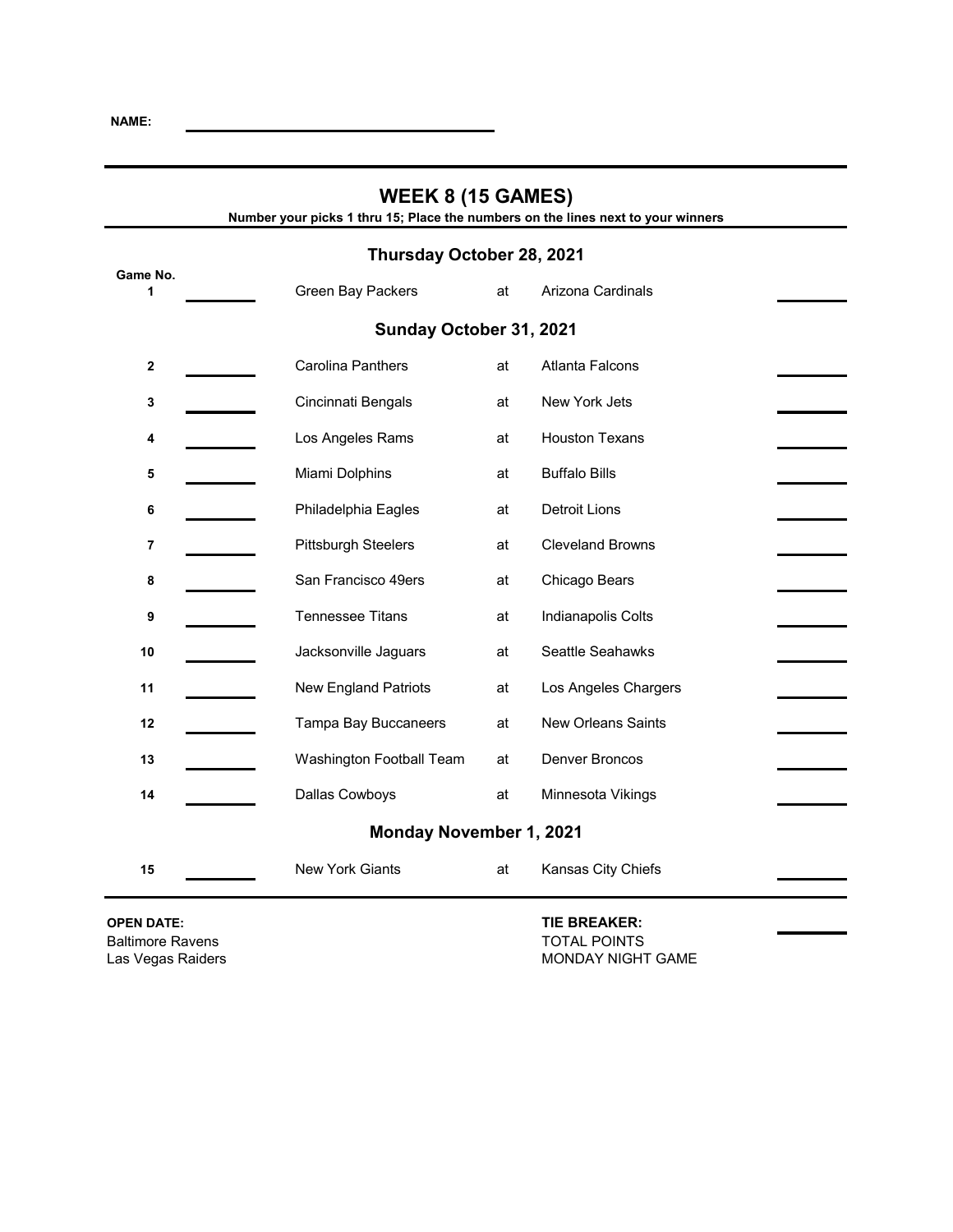| <b>WEEK 9 (14 GAMES)</b><br>Number your picks 1 thru 14; Place the numbers on the lines next to your winners |                                |    |                            |
|--------------------------------------------------------------------------------------------------------------|--------------------------------|----|----------------------------|
|                                                                                                              | Thursday November 4, 2021      |    |                            |
| Game No.<br>1                                                                                                | New York Jets                  | at | Indianapolis Colts         |
|                                                                                                              | Sunday November 7, 2021        |    |                            |
| $\mathbf{2}$                                                                                                 | <b>Atlanta Falcons</b>         | at | <b>New Orleans Saints</b>  |
| 3                                                                                                            | <b>Buffalo Bills</b>           | at | Jacksonville Jaguars       |
| 4                                                                                                            | <b>Cleveland Browns</b>        | at | Cincinnati Bengals         |
| 5                                                                                                            | <b>Denver Broncos</b>          | at | Dallas Cowboys             |
| 6                                                                                                            | <b>Houston Texans</b>          | at | Miami Dolphins             |
| 7                                                                                                            | Las Vegas Raiders              | at | <b>New York Giants</b>     |
| 8                                                                                                            | Minnesota Vikings              | at | <b>Baltimore Ravens</b>    |
| 9                                                                                                            | <b>New England Patriots</b>    | at | <b>Carolina Panthers</b>   |
| 10                                                                                                           | Los Angeles Chargers           | at | Philadelphia Eagles        |
| 11                                                                                                           | Arizona Cardinals              | at | San Francisco 49ers        |
| 12                                                                                                           | Green Bay Packers              | at | Kansas City Chiefs         |
| 13                                                                                                           | <b>Tennessee Titans</b>        | at | Los Angeles Rams           |
|                                                                                                              | <b>Monday November 8, 2021</b> |    |                            |
| 14                                                                                                           | Chicago Bears                  | at | <b>Pittsburgh Steelers</b> |

**OPEN DATE: COPEN DATE: TIE BREAKER: TIE BREAKER: TOTAL POINTS** Detroit Lions<br>
Seattle Seahawks<br>
Seattle Seahawks<br>
Contact Lions<br>
MONDAY NIGHT Tampa Bay Buccaneers Washington Football Team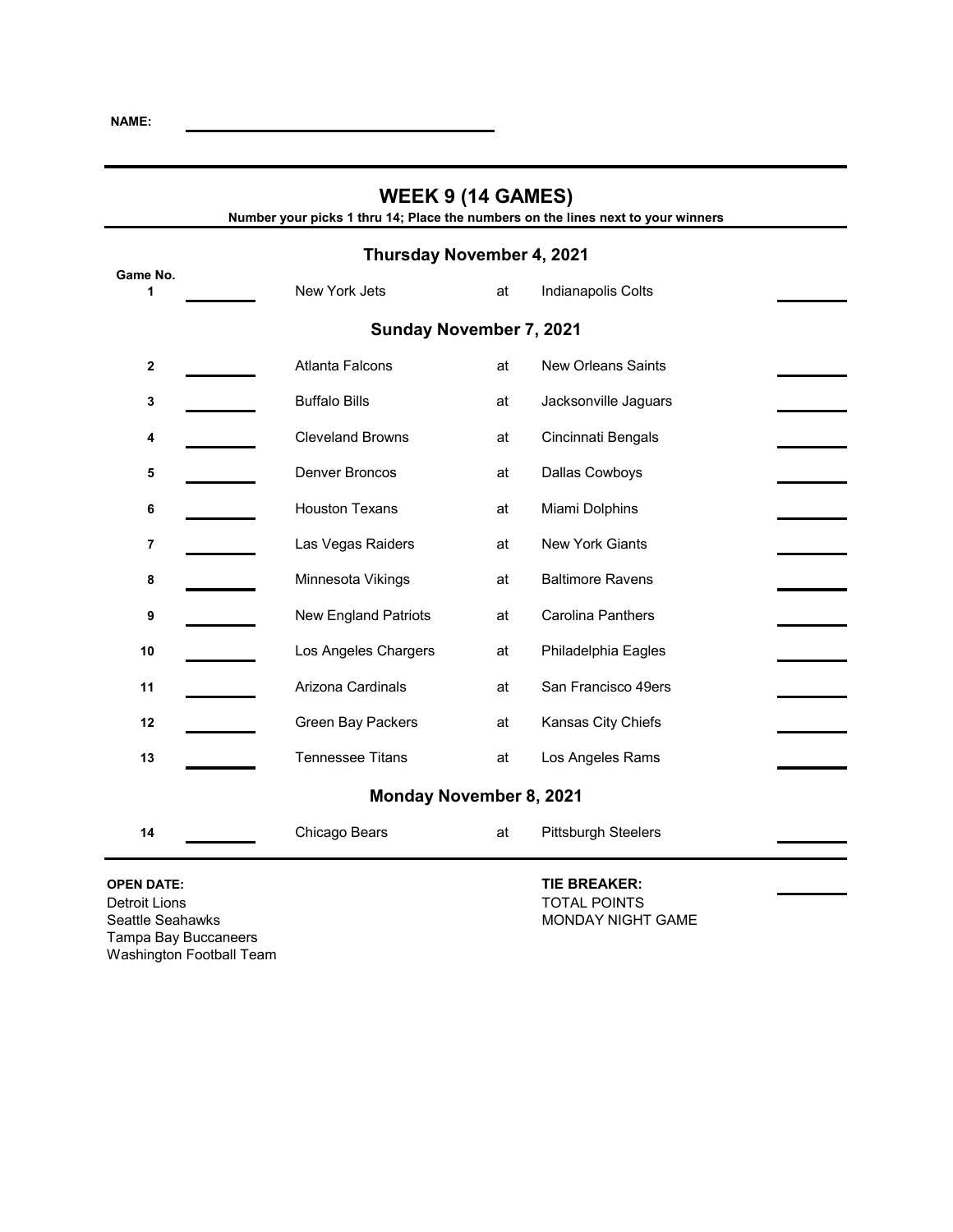| <b>WEEK 10 (14 GAMES)</b><br>Number your picks 1 thru 14; Place the numbers on the lines next to your winners |                           |    |                             |  |
|---------------------------------------------------------------------------------------------------------------|---------------------------|----|-----------------------------|--|
| Thursday November 11, 2021                                                                                    |                           |    |                             |  |
| Game No.<br>1                                                                                                 | <b>Baltimore Ravens</b>   | at | Miami Dolphins              |  |
|                                                                                                               | Sunday November 14, 2021  |    |                             |  |
| $\mathbf{2}$                                                                                                  | <b>Atlanta Falcons</b>    | at | Dallas Cowboys              |  |
| 3                                                                                                             | <b>Buffalo Bills</b>      | at | New York Jets               |  |
| 4                                                                                                             | <b>Cleveland Browns</b>   | at | <b>New England Patriots</b> |  |
| 5                                                                                                             | <b>Detroit Lions</b>      | at | <b>Pittsburgh Steelers</b>  |  |
| 6                                                                                                             | Jacksonville Jaguars      | at | Indianapolis Colts          |  |
| 7                                                                                                             | <b>New Orleans Saints</b> | at | <b>Tennessee Titans</b>     |  |
| 8                                                                                                             | Tampa Bay Buccaneers      | at | Washington Football Team    |  |
| 9                                                                                                             | <b>Carolina Panthers</b>  | at | Arizona Cardinals           |  |
| 10                                                                                                            | Minnesota Vikings         | at | Los Angeles Chargers        |  |
| 11                                                                                                            | Philadelphia Eagles       | at | <b>Denver Broncos</b>       |  |
| 12                                                                                                            | Seattle Seahawks          | at | Green Bay Packers           |  |
| 13                                                                                                            | Kansas City Chiefs        | at | Las Vegas Raiders           |  |
|                                                                                                               | Monday November 15, 2021  |    |                             |  |
| 14                                                                                                            | Los Angeles Rams          | at | San Francisco 49ers         |  |

Houston Texans New York Giants

### **OPEN DATE: TIE BREAKER:**

Chicago Bears TOTAL POINTS MONDAY NIGHT GAME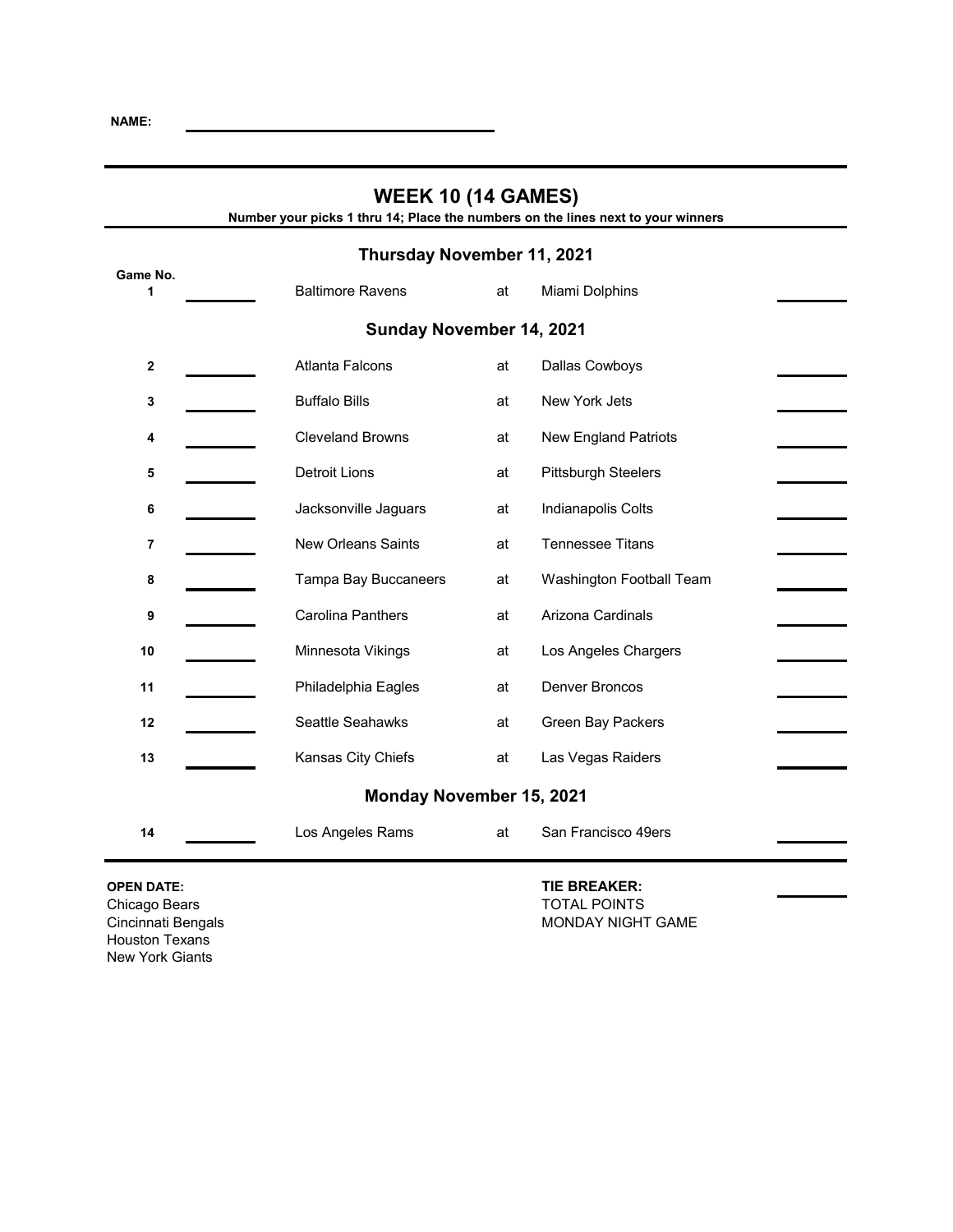| <b>WEEK 11 (15 GAMES)</b><br>Number your picks 1 thru 15; Place the numbers on the lines next to your winners |                             |                                |                          |  |
|---------------------------------------------------------------------------------------------------------------|-----------------------------|--------------------------------|--------------------------|--|
| Thursday November 18, 2021                                                                                    |                             |                                |                          |  |
| Game No.<br>1                                                                                                 | <b>New England Patriots</b> | at                             | <b>Atlanta Falcons</b>   |  |
|                                                                                                               |                             | Sunday November 21, 2021       |                          |  |
| $\boldsymbol{2}$                                                                                              | <b>Baltimore Ravens</b>     | at                             | Chicago Bears            |  |
| 3                                                                                                             | <b>Detroit Lions</b>        | at                             | <b>Cleveland Browns</b>  |  |
| 4                                                                                                             | Green Bay Packers           | at                             | Minnesota Vikings        |  |
| 5                                                                                                             | <b>Houston Texans</b>       | at                             | <b>Tennessee Titans</b>  |  |
| 6                                                                                                             | Indianapolis Colts          | at                             | <b>Buffalo Bills</b>     |  |
| 7                                                                                                             | Miami Dolphins              | at                             | New York Jets            |  |
| 8                                                                                                             | <b>New Orleans Saints</b>   | at                             | Philadelphia Eagles      |  |
| 9                                                                                                             | San Francisco 49ers         | at                             | Jacksonville Jaguars     |  |
| 10                                                                                                            |                             | Washington Football Team<br>at | <b>Carolina Panthers</b> |  |
| 11                                                                                                            | Cincinnati Bengals          | at                             | Las Vegas Raiders        |  |
| 12                                                                                                            | Arizona Cardinals           | at                             | Seattle Seahawks         |  |
| 13                                                                                                            | Dallas Cowboys              | at                             | Kansas City Chiefs       |  |
| 14                                                                                                            | <b>Pittsburgh Steelers</b>  | at                             | Los Angeles Chargers     |  |
| Monday November 22, 2021                                                                                      |                             |                                |                          |  |
| 15                                                                                                            | <b>New York Giants</b>      | at                             | Tampa Bay Buccaneers     |  |

**OPEN DATE: TIE BREAKER:** Denver Broncos<br>Los Angeles Rams

MONDAY NIGHT GAME

ř.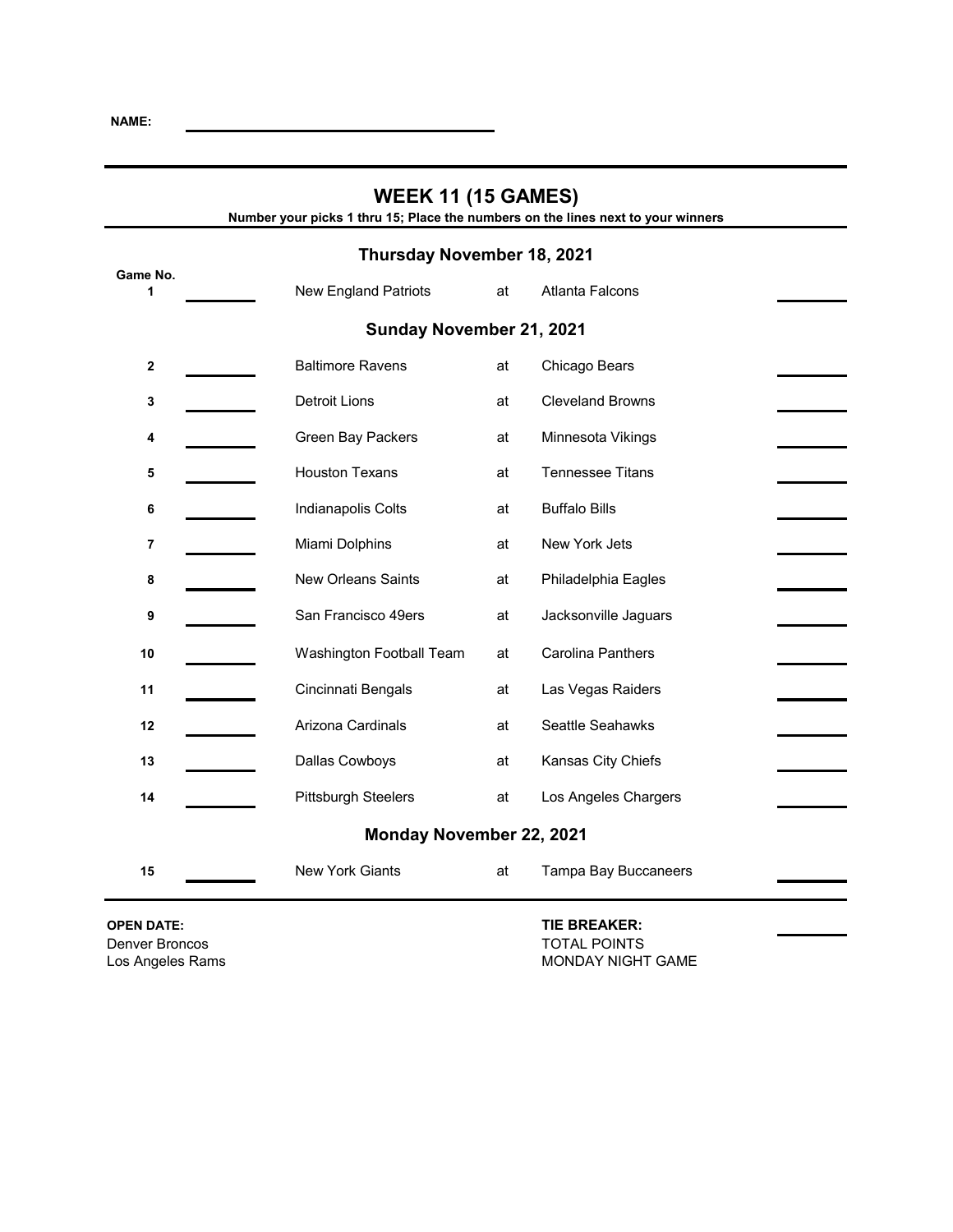| <b>WEEK 12 (15 GAMES)</b><br>Number your picks 1 thru 15; Place the numbers on the lines next to your winners |                                                                             |    |                             |  |  |
|---------------------------------------------------------------------------------------------------------------|-----------------------------------------------------------------------------|----|-----------------------------|--|--|
|                                                                                                               | Thursday November 25, 2021                                                  |    |                             |  |  |
| Game No.<br>1                                                                                                 | Chicago Bears<br>*** Game 1 has a 12:30 pm est / 10:30 am mst game time *** | at | <b>Detroit Lions</b>        |  |  |
| $\mathbf 2$                                                                                                   | Las Vegas Raiders                                                           | at | Dallas Cowboys              |  |  |
| $\mathbf 3$                                                                                                   | <b>Buffalo Bills</b>                                                        | at | <b>New Orleans Saints</b>   |  |  |
| Sunday November 28, 2021                                                                                      |                                                                             |    |                             |  |  |
| 4                                                                                                             | <b>Atlanta Falcons</b>                                                      | at | Jacksonville Jaguars        |  |  |
| 5                                                                                                             | Carolina Panthers                                                           | at | Miami Dolphins              |  |  |
| 6                                                                                                             | New York Jets                                                               | at | <b>Houston Texans</b>       |  |  |
| 7                                                                                                             | Philadelphia Eagles                                                         | at | <b>New York Giants</b>      |  |  |
| 8                                                                                                             | <b>Pittsburgh Steelers</b>                                                  | at | Cincinnati Bengals          |  |  |
| 9                                                                                                             | Tampa Bay Buccaneers                                                        | at | Indianapolis Colts          |  |  |
| 10                                                                                                            | <b>Tennessee Titans</b>                                                     | at | <b>New England Patriots</b> |  |  |
| 11                                                                                                            | Los Angeles Chargers                                                        | at | <b>Denver Broncos</b>       |  |  |
| 12                                                                                                            | Los Angeles Rams                                                            | at | Green Bay Packers           |  |  |
| 13                                                                                                            | Minnesota Vikings                                                           | at | San Francisco 49ers         |  |  |
| <b>Cleveland Browns</b><br><b>Baltimore Ravens</b><br>at<br>14                                                |                                                                             |    |                             |  |  |
| Monday November 29, 2021                                                                                      |                                                                             |    |                             |  |  |
| 15                                                                                                            | Seattle Seahawks                                                            | at | Washington Football Team    |  |  |

**OPEN DATE: TIE BREAKER:** Arizona Cardinals<br>
Kansas City Chiefs<br>
Contact Line of the Contact MONDAY NIGHT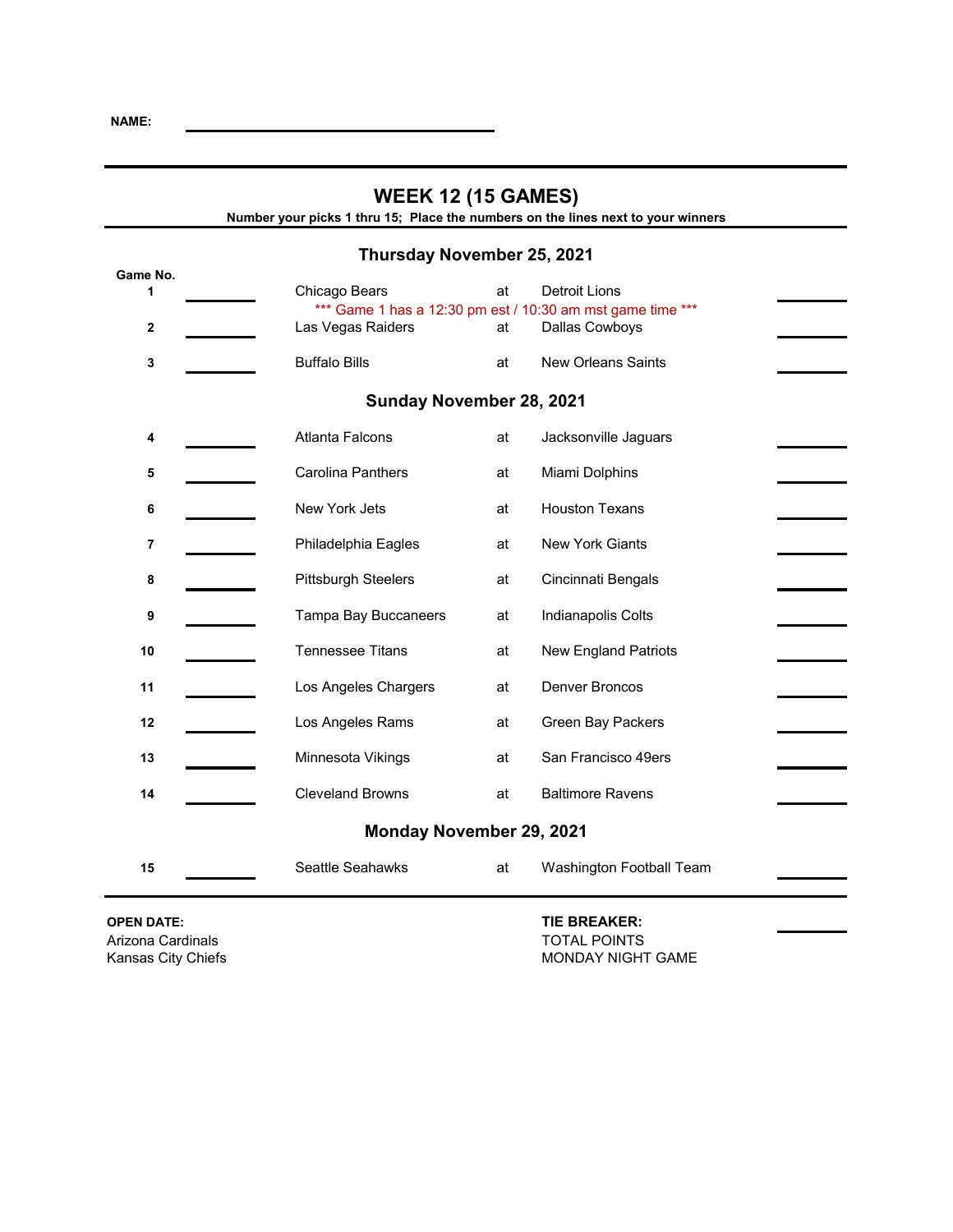| <b>WEEK 13 (14 GAMES)</b><br>Number your picks 1 thru 14; Place the numbers on the lines next to your winners |                                |    |                            |  |  |
|---------------------------------------------------------------------------------------------------------------|--------------------------------|----|----------------------------|--|--|
| <b>Monday December 2, 2021</b>                                                                                |                                |    |                            |  |  |
| 1                                                                                                             | Dallas Cowboys                 | at | <b>New Orleans Saints</b>  |  |  |
|                                                                                                               | <b>Sunday December 5, 2021</b> |    |                            |  |  |
| $\boldsymbol{2}$                                                                                              | Arizona Cardinals              | at | Chicago Bears              |  |  |
| 3                                                                                                             | Denver Broncos                 | at | Kansas City Chiefs         |  |  |
| 4                                                                                                             | Indianapolis Colts             | at | <b>Houston Texans</b>      |  |  |
| 5                                                                                                             | Los Angeles Chargers           | at | Cincinnati Bengals         |  |  |
| 6                                                                                                             | Minnesota Vikings              | at | <b>Detroit Lions</b>       |  |  |
| 7                                                                                                             | <b>New York Giants</b>         | at | Miami Dolphins             |  |  |
| 8                                                                                                             | Philadelphia Eagles            | at | New York Jets              |  |  |
| 9                                                                                                             | Tampa Bay Buccaneers           | at | <b>Atlanta Falcons</b>     |  |  |
| 10                                                                                                            | Washington Football Team       | at | Las Vegas Raiders          |  |  |
| 11                                                                                                            | <b>Baltimore Ravens</b>        | at | <b>Pittsburgh Steelers</b> |  |  |
| 12                                                                                                            | Jacksonville Jaguars           | at | Los Angeles Rams           |  |  |
| 13                                                                                                            | San Francisco 49ers            | at | Seattle Seahawks           |  |  |
| <b>Monday December 6, 2021</b>                                                                                |                                |    |                            |  |  |
| 14                                                                                                            | <b>New England Patriots</b>    | at | <b>Buffalo Bills</b>       |  |  |

Carolina Panthers **Carolina Panthers** Cleveland Browns **Cleveland Browns** Green Bay Packers Tennessee Titans

### **OPEN DATE: TIE BREAKER:**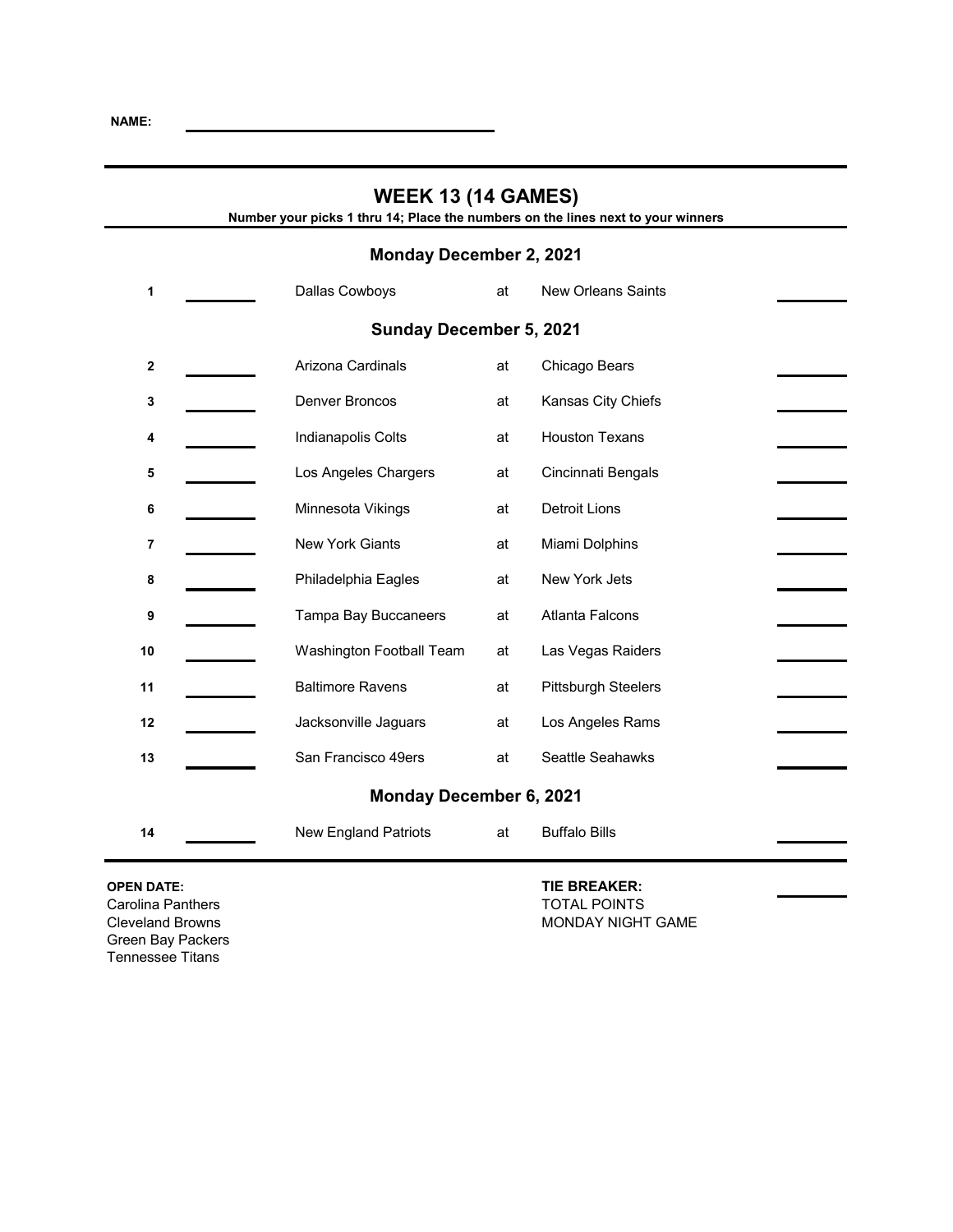| <b>WEEK 14 (14 GAMES)</b><br>Number your picks 1 thru 14; Place the numbers on the lines next to your winners |                            |    |                          |  |  |  |
|---------------------------------------------------------------------------------------------------------------|----------------------------|----|--------------------------|--|--|--|
| <b>Thursday December 9, 2021</b>                                                                              |                            |    |                          |  |  |  |
| Game No.<br>1                                                                                                 | <b>Pittsburgh Steelers</b> | at | Minnesota Vikings        |  |  |  |
| Sunday December 12, 2021                                                                                      |                            |    |                          |  |  |  |
| $\mathbf 2$                                                                                                   | <b>Atlanta Falcons</b>     | at | <b>Carolina Panthers</b> |  |  |  |
| 3                                                                                                             | <b>Baltimore Ravens</b>    | at | <b>Cleveland Browns</b>  |  |  |  |
| 4                                                                                                             | Dallas Cowboys             | at | Washington Football Team |  |  |  |
| 5                                                                                                             | Jacksonville Jaguars       | at | <b>Tennessee Titans</b>  |  |  |  |
| 6                                                                                                             | Las Vegas Raiders          | at | Kansas City Chiefs       |  |  |  |
| 7                                                                                                             | <b>New Orleans Saints</b>  | at | New York Jets            |  |  |  |
| 8                                                                                                             | San Francisco 49ers        | at | Cincinnati Bengals       |  |  |  |
| 9                                                                                                             | Seattle Seahawks           | at | <b>Houston Texans</b>    |  |  |  |
| 10                                                                                                            | <b>Detroit Lions</b>       | at | <b>Denver Broncos</b>    |  |  |  |
| 11                                                                                                            | New York Giants            | at | Los Angeles Chargers     |  |  |  |
| 12                                                                                                            | <b>Buffalo Bills</b>       | at | Tampa Bay Buccaneers     |  |  |  |
| 13                                                                                                            | Chicago Bears              | at | Green Bay Packers        |  |  |  |
| <b>Monday December 13, 2021</b>                                                                               |                            |    |                          |  |  |  |
| 14                                                                                                            | Los Angeles Rams           | at | Arizona Cardinals        |  |  |  |

Indianapolis Colts **TOTAL POINTS** New England Patriots Philadelphia Eagles

**OPEN DATE: TIE BREAKER:** Miami Dolphins MONDAY NIGHT GAME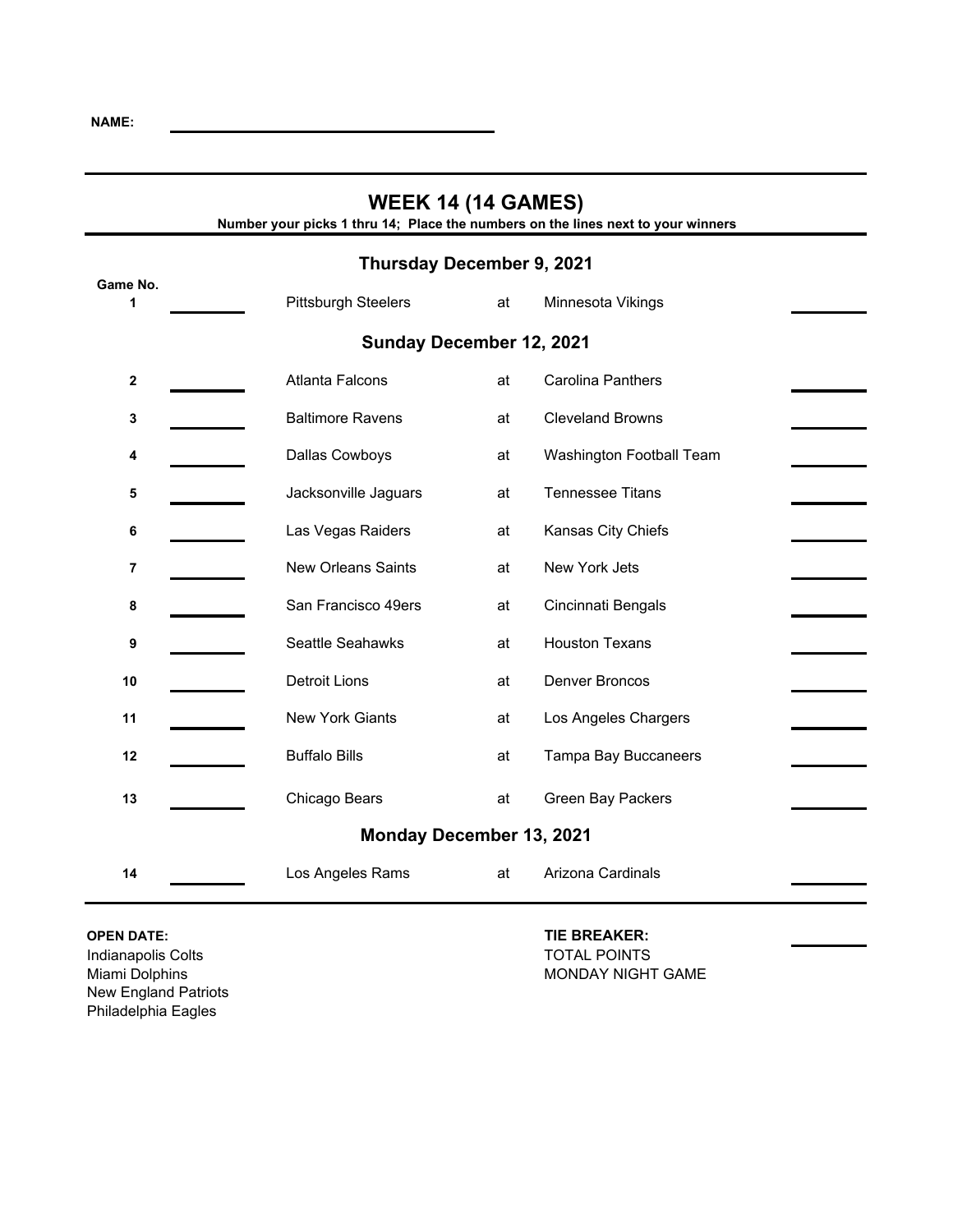| <b>WEEK 15 (16 GAMES)</b><br>Number your picks 1 thru 16; Place the numbers on the lines next to your winners |                                                                                         |    |                            |  |  |
|---------------------------------------------------------------------------------------------------------------|-----------------------------------------------------------------------------------------|----|----------------------------|--|--|
|                                                                                                               | <b>Thursday December 16, 2021</b>                                                       |    |                            |  |  |
| Game No.<br>1                                                                                                 | Kansas City Chiefs                                                                      | at | Los Angeles Chargers       |  |  |
| <b>Saturday December 18, 2021</b>                                                                             |                                                                                         |    |                            |  |  |
| $\mathbf 2$                                                                                                   | Las Vegas Raiders                                                                       | at | Cleveland Browns*          |  |  |
| 3                                                                                                             | *** Game 2 has a 4:30 pm est / 2:30 pm mst game time ***<br><b>New England Patriots</b> | at | Indianapolis Colts*        |  |  |
|                                                                                                               | Sunday December 19, 2021                                                                |    |                            |  |  |
| 4                                                                                                             | Arizona Cardinals                                                                       | at | <b>Detroit Lions</b>       |  |  |
| 5                                                                                                             | <b>Carolina Panthers</b>                                                                | at | Buffalo Bills*             |  |  |
| 6                                                                                                             | Dallas Cowboys                                                                          | at | <b>New York Giants</b>     |  |  |
| 7                                                                                                             | <b>Houston Texans</b>                                                                   | at | Jacksonville Jaguars       |  |  |
| 8                                                                                                             | New York Jets                                                                           | at | Miami Dolphins*            |  |  |
| 9                                                                                                             | <b>Tennessee Titans</b>                                                                 | at | <b>Pittsburgh Steelers</b> |  |  |
| 10                                                                                                            | Washington Football Team                                                                | at | Philadelphia Eagles*       |  |  |
| 11                                                                                                            | <b>Atlanta Falcons</b>                                                                  | at | San Francisco 49ers        |  |  |
| 12                                                                                                            | Cincinnati Bengals                                                                      | at | Denver Broncos             |  |  |
| 13                                                                                                            | Seattle Seahawks                                                                        | at | Los Angeles Rams           |  |  |
| 14                                                                                                            | Green Bay Packers                                                                       | at | <b>Baltimore Ravens</b>    |  |  |
| 15                                                                                                            | <b>New Orleans Saints</b>                                                               | at | Tampa Bay Buccaneers       |  |  |
| <b>Monday December 20, 2021</b>                                                                               |                                                                                         |    |                            |  |  |
| 16                                                                                                            | Minnesota Vikings                                                                       | at | Chicago Bears              |  |  |
|                                                                                                               |                                                                                         |    |                            |  |  |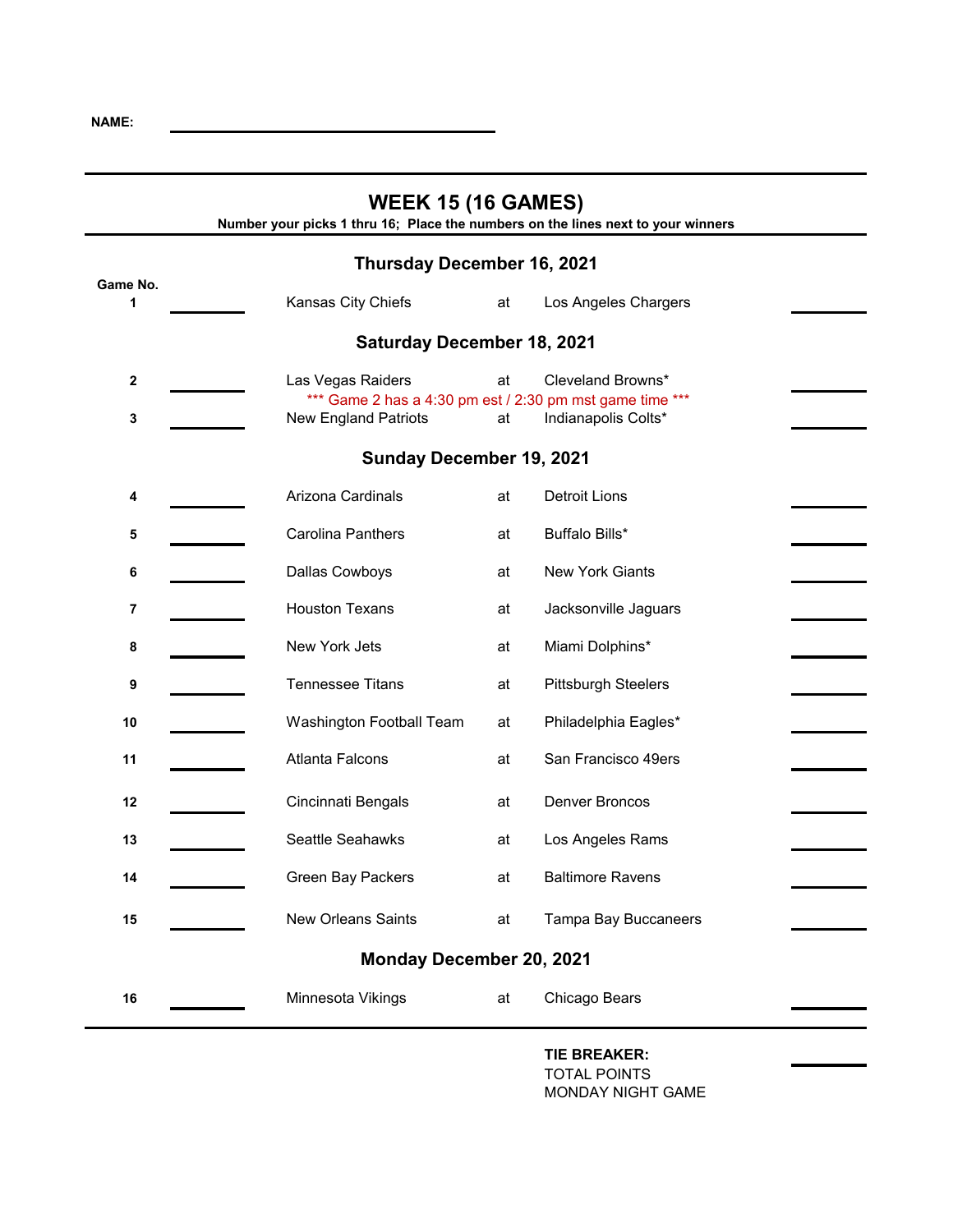| <b>WEEK 16 (16 GAMES)</b><br>Number your picks 1 thru 16; Place the numbers on the lines next to your winners |                                                                                     |    |                             |  |
|---------------------------------------------------------------------------------------------------------------|-------------------------------------------------------------------------------------|----|-----------------------------|--|
|                                                                                                               | Thursday December 23, 2021                                                          |    |                             |  |
| Game No.                                                                                                      |                                                                                     |    |                             |  |
| 1                                                                                                             | San Francisco 49ers                                                                 | at | <b>Tennessee Titans</b>     |  |
|                                                                                                               | <b>Saturday December 25, 2021</b>                                                   |    |                             |  |
| $\boldsymbol{2}$                                                                                              | <b>Cleveland Browns</b><br>*** Game 2 has a 4:30 pm est / 2:30 pm mst game time *** | at | Green Bay Packers           |  |
| 3                                                                                                             | Indianapolis Colts                                                                  | at | Arizona Cardinals           |  |
|                                                                                                               | Sunday December 26, 2021                                                            |    |                             |  |
| 4                                                                                                             | <b>Baltimore Ravens</b>                                                             | at | Cincinnati Bengals          |  |
| 5                                                                                                             | <b>Buffalo Bills</b>                                                                | at | <b>New England Patriots</b> |  |
| 6                                                                                                             | <b>Detroit Lions</b>                                                                | at | <b>Atlanta Falcons</b>      |  |
| 7                                                                                                             | Jacksonville Jaguars                                                                | at | New York Jets               |  |
| 8                                                                                                             | Los Angeles Chargers                                                                | at | <b>Houston Texans</b>       |  |
| 9                                                                                                             | Los Angeles Rams                                                                    | at | Minnesota Vikings           |  |
| 10                                                                                                            | <b>New York Giants</b>                                                              | at | Philadelphia Eagles         |  |
| 11                                                                                                            | Tampa Bay Buccaneers                                                                | at | <b>Carolina Panthers</b>    |  |
| 12                                                                                                            | Chicago Bears                                                                       | at | Seattle Seahawks            |  |
| 13                                                                                                            | Denver Broncos                                                                      | at | Las Vegas Raiders           |  |
| 14                                                                                                            | <b>Pittsburgh Steelers</b>                                                          | at | Kansas City Chiefs          |  |
| 15                                                                                                            | Washington Football Team                                                            | at | Dallas Cowboys              |  |
| Monday December 27, 2021                                                                                      |                                                                                     |    |                             |  |
| 16                                                                                                            | Miami Dolphins                                                                      | at | <b>New Orleans Saints</b>   |  |
|                                                                                                               |                                                                                     |    |                             |  |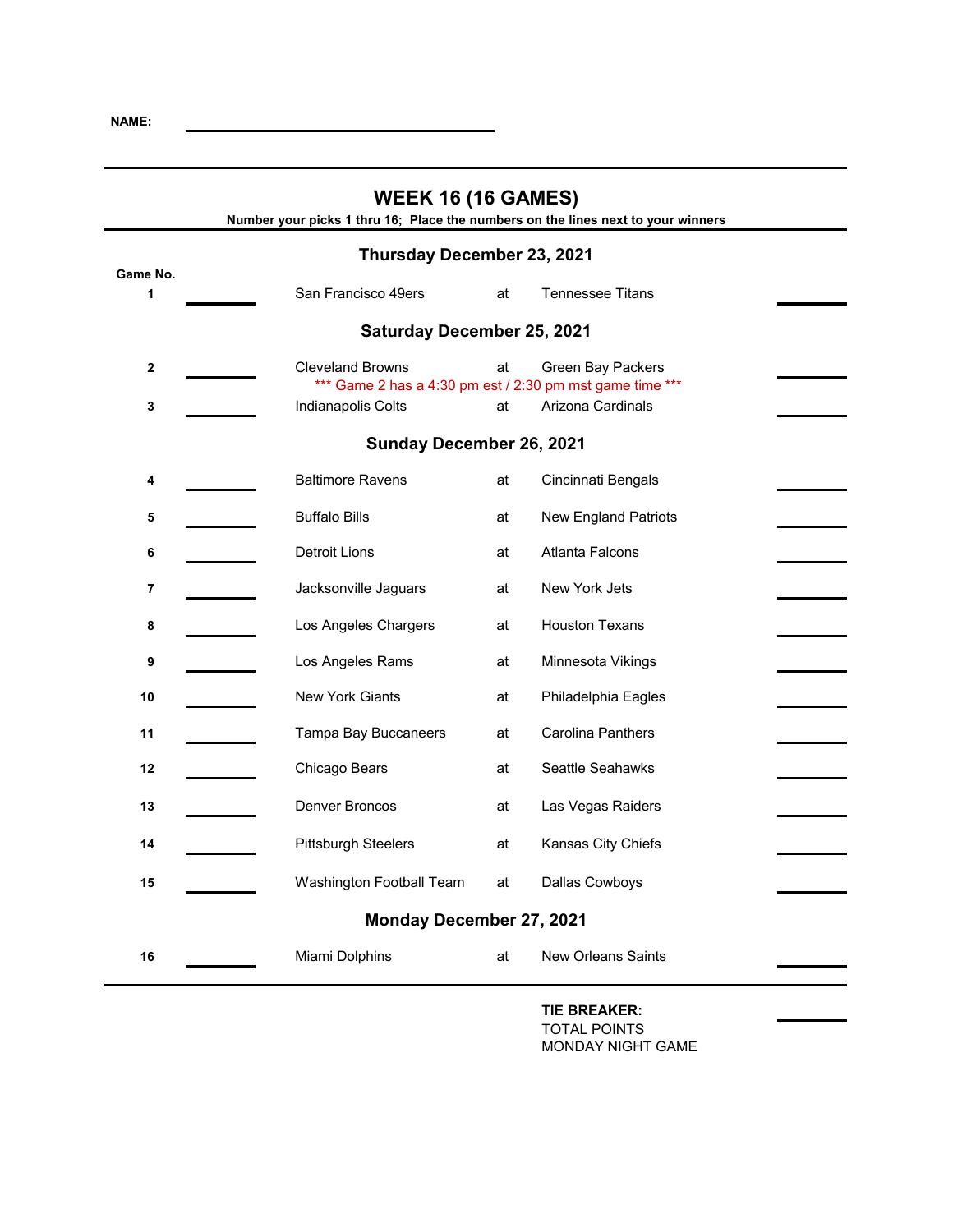| <b>WEEK 17 (16 GAMES)</b><br>Number your picks 1 thru 16; Place the numbers on the lines next to your winners |  |                         |    |                             |  |
|---------------------------------------------------------------------------------------------------------------|--|-------------------------|----|-----------------------------|--|
| Sunday January 2, 2022                                                                                        |  |                         |    |                             |  |
| 1                                                                                                             |  | Arizona Cardinals       | at | Dallas Cowboys              |  |
| 2                                                                                                             |  | <b>Atlanta Falcons</b>  | at | <b>Buffalo Bills</b>        |  |
| 3                                                                                                             |  | Carolina Panthers       | at | <b>New Orleans Saints</b>   |  |
| 4                                                                                                             |  | Jacksonville Jaguars    | at | <b>New England Patriots</b> |  |
| 5                                                                                                             |  | Kansas City Chiefs      | at | Cincinnati Bengals          |  |
| 6                                                                                                             |  | Las Vegas Raiders       | at | Indianapolis Colts          |  |
| 7                                                                                                             |  | Miami Dolphins          | at | <b>Tennessee Titans</b>     |  |
| 8                                                                                                             |  | <b>New York Giants</b>  | at | Chicago Bears               |  |
| 9                                                                                                             |  | Philadelphia Eagles     | at | Washington Football Team    |  |
| 10                                                                                                            |  | Tampa Bay Buccaneers    | at | New York Jets               |  |
| 11                                                                                                            |  | Denver Broncos          | at | Los Angeles Chargers        |  |
| 12                                                                                                            |  | <b>Houston Texans</b>   | at | San Francisco 49ers         |  |
| 13                                                                                                            |  | <b>Detroit Lions</b>    | at | Seattle Seahawks            |  |
| 14                                                                                                            |  | Los Angeles Rams        | at | <b>Baltimore Ravens</b>     |  |
| 15                                                                                                            |  | Minnesota Vikings       | at | Green Bay Packers           |  |
| Monday January 3, 2022                                                                                        |  |                         |    |                             |  |
| 16                                                                                                            |  | <b>Cleveland Browns</b> | at | <b>Pittsburgh Steelers</b>  |  |

**TIE BREAKER:** TOTAL POINTS MONDAY NIGHT GAME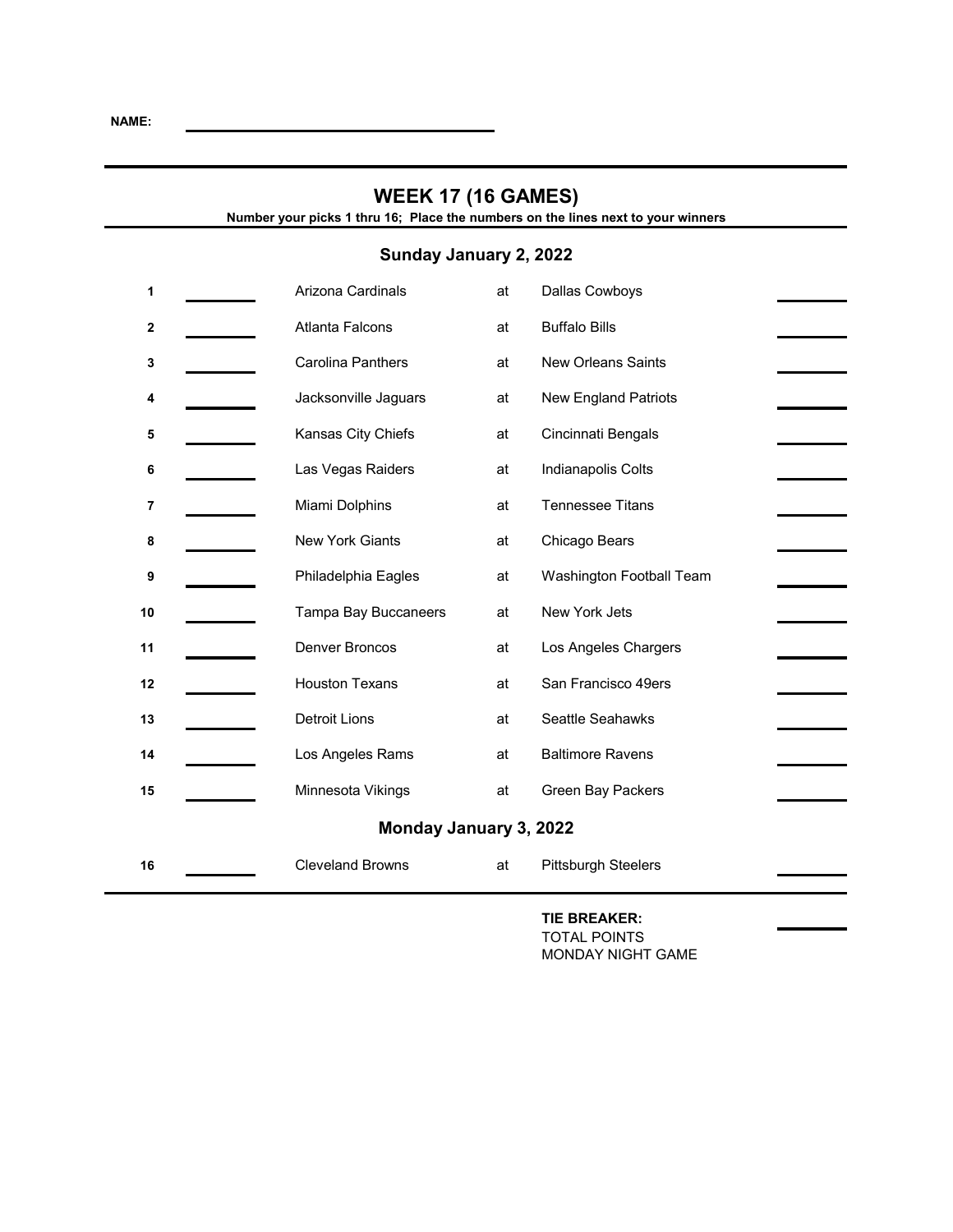## **WEEK 18 (16 GAMES) Number your picks 1 thru 16; Place the numbers on the lines next to your winners Saturday January 8, 2022 1 1 Kansas City Chiefs at** Denver Broncos \*\*\* Game 2 has a 4:30 pm est / 2:30 pm mst game time \*\*\* **2 2** Dallas Cowboys **at** Philadelphia Eagles **Sunday January 9, 2022 3 3** Carolina Panthers **at** Tampa Bay Buccaneers **4 1** Chicago Bears **at** Minnesota Vikings **5 Cincinnati Bengals at Cleveland Browns 6 6 Green Bay Packers at** Detroit Lions **7 1** Indianapolis Colts **and Acksonville Jaguars** 8 New England Patriots at Miami Dolphins **9 1** New Orleans Saints at Atlanta Falcons **10** New York Jets at Buffalo Bills 11 **11** Pittsburgh Steelers at Baltimore Ravens **12** Tennessee Titans at Houston Texans **13** Washington Football Team at New York Giants 14 **14** Los Angeles Chargers at Las Vegas Raiders 15 San Francisco 49ers at Los Angeles Rams 16 **16** Seattle Seahawks **at Arizona Cardinals**

**TIE BREAKER:** TOTAL POINTS SUNDAY GAME 16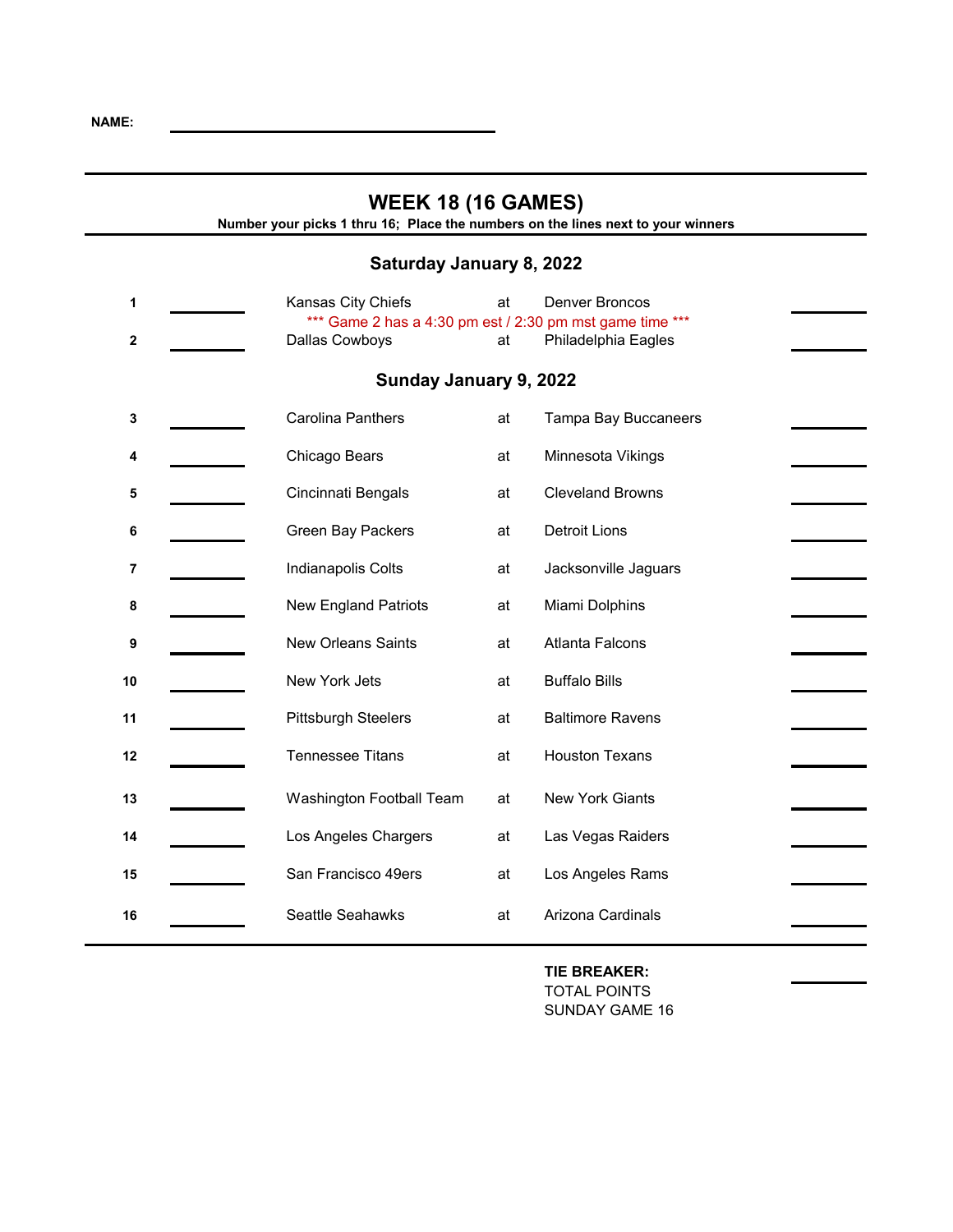### **NFL Playoff Information**

### **Selection of Clubs**

1. Four Division Champions from each conference:

Seed

- (1) Best Record in the Conference (1st round Bye)
- (2) 2nd Best Record of Division Winners (Plays 7 seed Wild Card Team)
- (3) 3rd Best Record of Division Winners (Plays 6 seed Wild Card Team)
- (4) 4th Best Record of Division Winners (Plays 5 seed Wild Card Team)
- 2. Three "Wild Card" clubs (Division non-Champions with the three best records) from each conference. All wild cards may come from the same division. Clubs eliminated in divisional champion tie breakers are eligible if their records qualify them.

Seed

- (5) Best Record of Wild Card Teams (Plays 4 seed Division Winner)
- (6) 2nd Best Record of Wild Card Teams (Plays 3 seed Division Winner)
- (7) 3rd Best Record of Wild Card Teams (Plays 2 seed Division Winner)

### **Pairings and Priority**

- 1. Wild Card Games: Three Wild Card teams (Division non-Champions with three best records) from each conference and the Division Champions with the second, third, and fourth best record in each conference will enter the first round of the playoffs. The Division Champion (2) with the second best record in each conference will play host to the Wild Card team (7) with the third best record. The Division Champion (3) with the third best record in each conference will play host to the Wild Card team (6) with the second best record. The Wild Card team (5) with the best record will play host to the Division winner (4) with the record. There are no restrictions on intra-division games.
- 2. Divisional playoffs: In each conference, the Division Champions (1) with the first best records during the regular season will play host to a Wild Card game winner. The Division Champion (1) with the best record in each conference is assured of playing the surviving Wild Card game winner with the poorest record. Thus re-alignment of the brackets is possible for the Divisional playoffs if the Wild Card team (6) with the second best record beats the Division Champion (3) with the third best record or Wild Card team (7) with the third best record beats the Division Champion (2) with the second best record in the Wild Card games of either conference. If the third Wild Card team (7) beats the second Division Champion (2) they must play the Divisional Champion with the best record in that conference in the Divisional playoffs. There are no restrictions on intra-division games.
- 3. Championship games: The home teams will be the surviving playoff winners with the best records during the regular season. A Wild Card team cannot play host unless two Wild Card teams are in the game, in which case the Wild Card team that was seeded highest in the first round of the playoffs will be the home team.